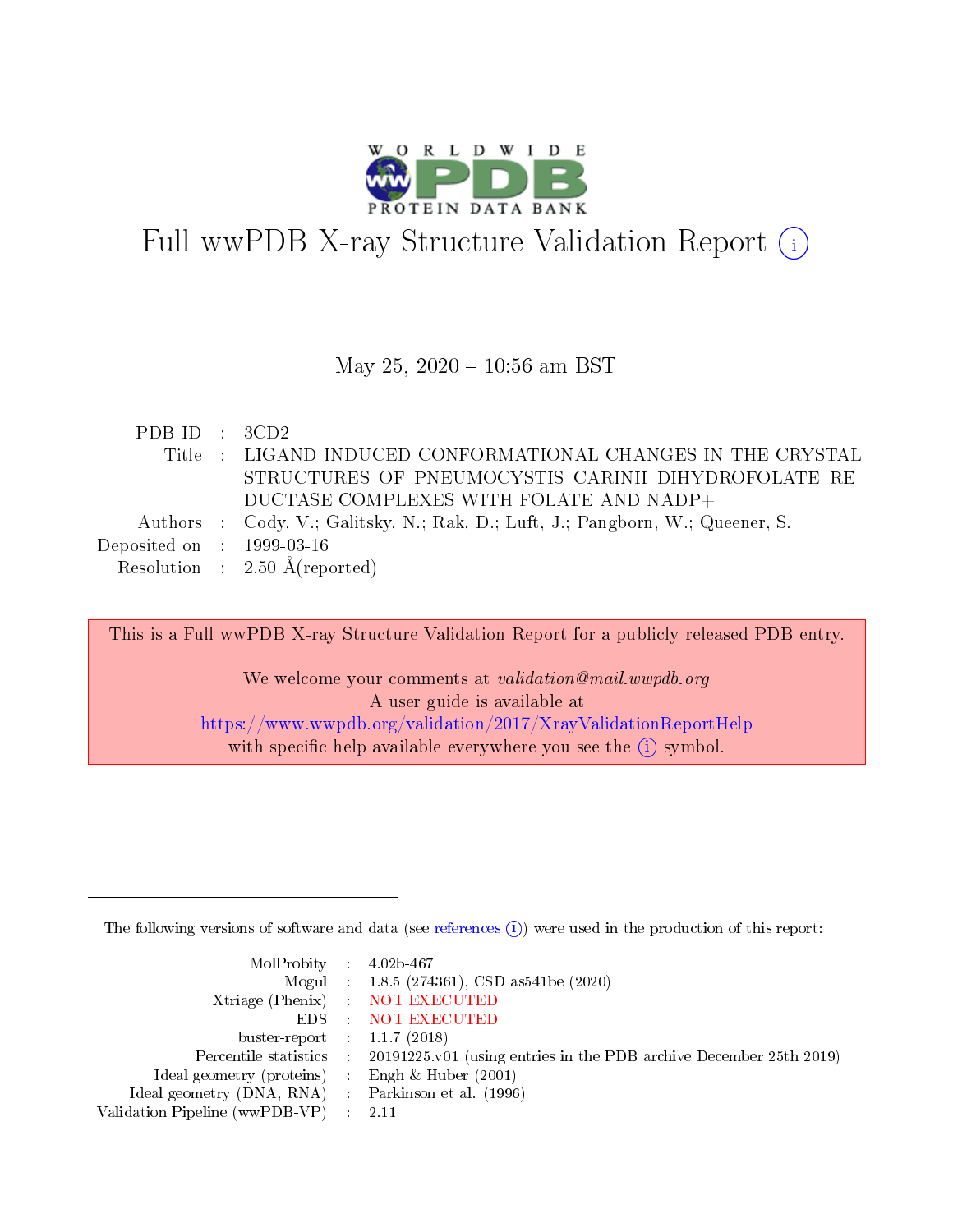# 1 [O](https://www.wwpdb.org/validation/2017/XrayValidationReportHelp#overall_quality)verall quality at a glance  $(i)$

The following experimental techniques were used to determine the structure: X-RAY DIFFRACTION

The reported resolution of this entry is 2.50 Å.

Percentile scores (ranging between 0-100) for global validation metrics of the entry are shown in the following graphic. The table shows the number of entries on which the scores are based.



| Metric.               | Whole archive       | Similar resolution                                 |
|-----------------------|---------------------|----------------------------------------------------|
|                       | (# $\rm{Entries}$ ) | $(\text{\#Entries, resolution range}(\text{\AA}))$ |
| Clashscore            | 141614              | $5346$ $(2.50-2.50)$                               |
| Ramachandran outliers | 138981              | $5231 (2.50 - 2.50)$                               |
| Sidechain outliers    | 138945              | $5233(2.50-2.50)$                                  |

The table below summarises the geometric issues observed across the polymeric chains and their fit to the electron density. The red, orange, yellow and green segments on the lower bar indicate the fraction of residues that contain outliers for  $\geq=3$ , 2, 1 and 0 types of geometric quality criteria respectively. A grey segment represents the fraction of residues that are not modelled. The numeric value for each fraction is indicated below the corresponding segment, with a dot representing fractions  $\epsilon = 5\%$ 

Note EDS was not executed.

| <b>NIOI</b> | aain ' | Length | Quality of chain |     |     |  |  |  |
|-------------|--------|--------|------------------|-----|-----|--|--|--|
|             | . .    | 206    | 45%              | 41% | 10% |  |  |  |

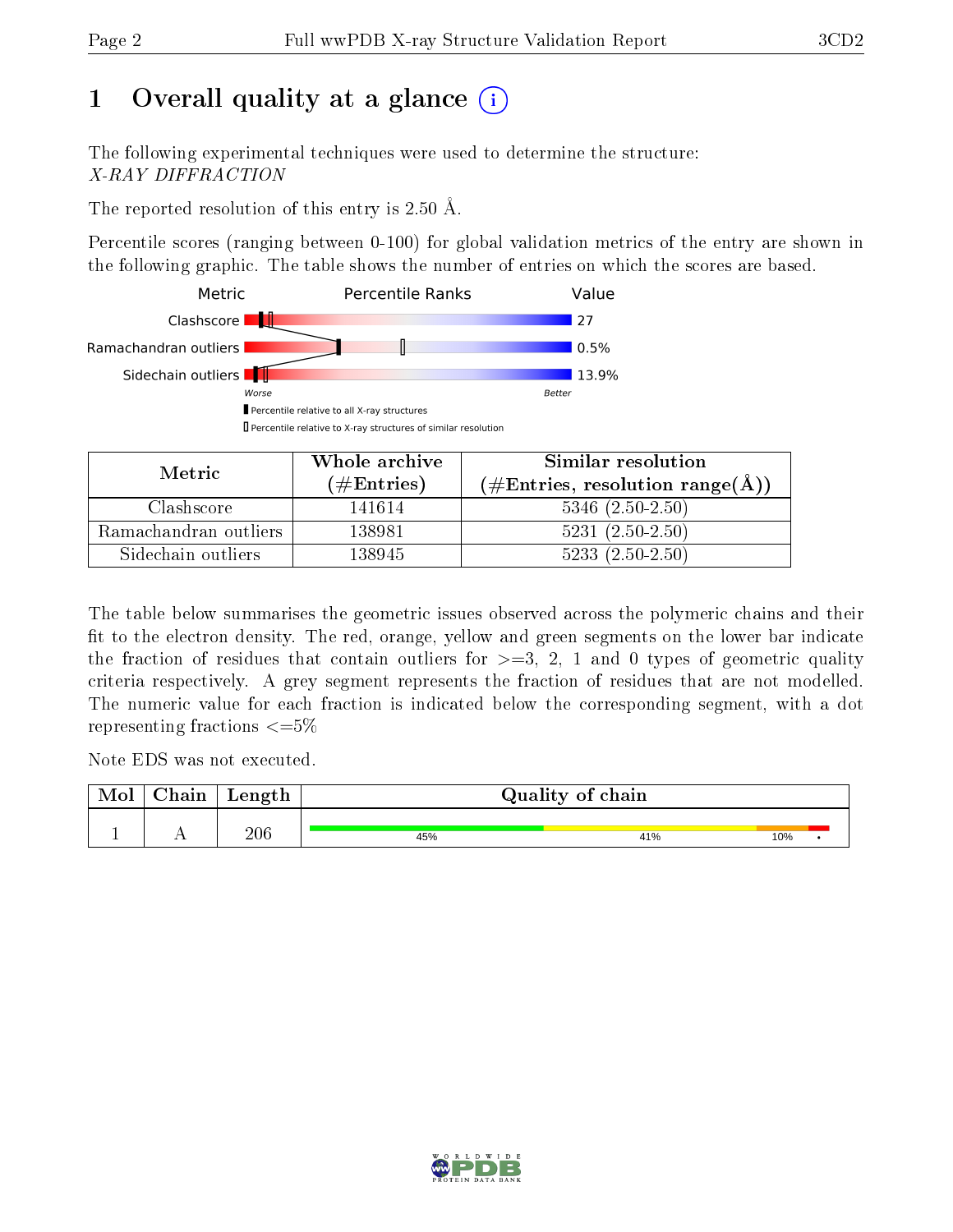# 2 Entry composition (i)

There are 4 unique types of molecules in this entry. The entry contains 1815 atoms, of which 0 are hydrogens and 0 are deuteriums.

In the tables below, the ZeroOcc column contains the number of atoms modelled with zero occupancy, the AltConf column contains the number of residues with at least one atom in alternate conformation and the Trace column contains the number of residues modelled with at most 2 atoms.

• Molecule 1 is a protein called DIHYDROFOLATE REDUCTASE.

| Mol | Chain ' | Residues | Atoms                |      |     | $\text{ZeroOcc}$   AltConf   Trace |  |  |  |
|-----|---------|----------|----------------------|------|-----|------------------------------------|--|--|--|
|     |         | 206      | <b>Total</b><br>1686 | 1086 | 288 | 305                                |  |  |  |

 Molecule 2 is NADP NICOTINAMIDE-ADENINE-DINUCLEOTIDE PHOSPHATE (three-letter code: NAP) (formula:  $C_{21}H_{28}N_7O_{17}P_3$ ).



|  | Chain   Residues | Atoms       |  |  |         | $ZeroOcc \   \ AltConf \  $ |  |  |
|--|------------------|-------------|--|--|---------|-----------------------------|--|--|
|  |                  | Total C N O |  |  | 21 7 17 |                             |  |  |

• Molecule 3 is METHOTREXATE (three-letter code: MTX) (formula:  $C_{20}H_{22}N_8O_5$ ).

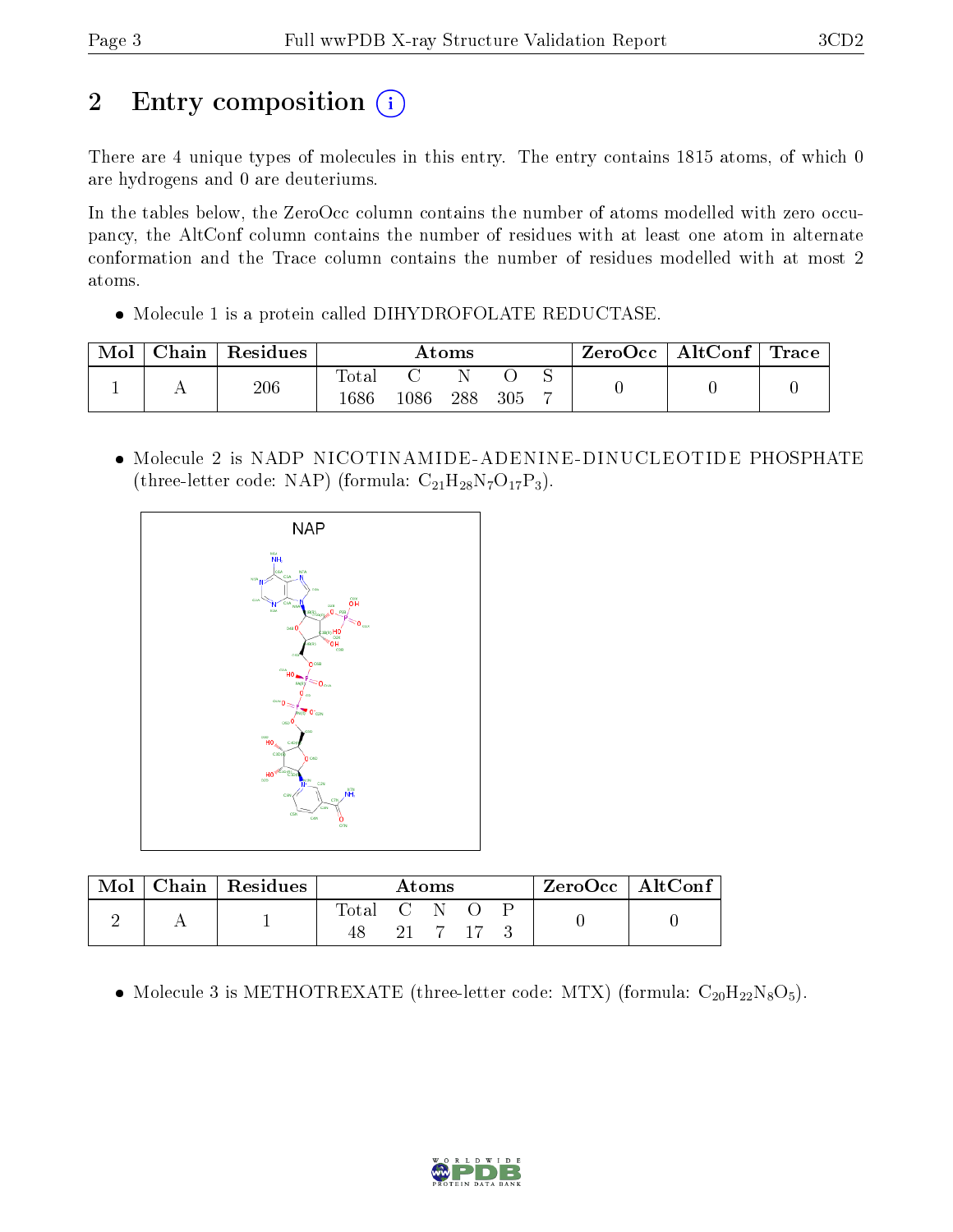

|  | $\text{Mol}$   Chain   Residues | Atoms     |    |  |  | $ZeroOcc \   \$ AltConf |
|--|---------------------------------|-----------|----|--|--|-------------------------|
|  |                                 | Total C N |    |  |  |                         |
|  |                                 |           | 20 |  |  |                         |

 $\bullet\,$  Molecule 4 is water.

|  | $Mol$   Chain   Residues | Atoms | $ZeroOcc \   \ AltConf$ |
|--|--------------------------|-------|-------------------------|
|  |                          | Total |                         |

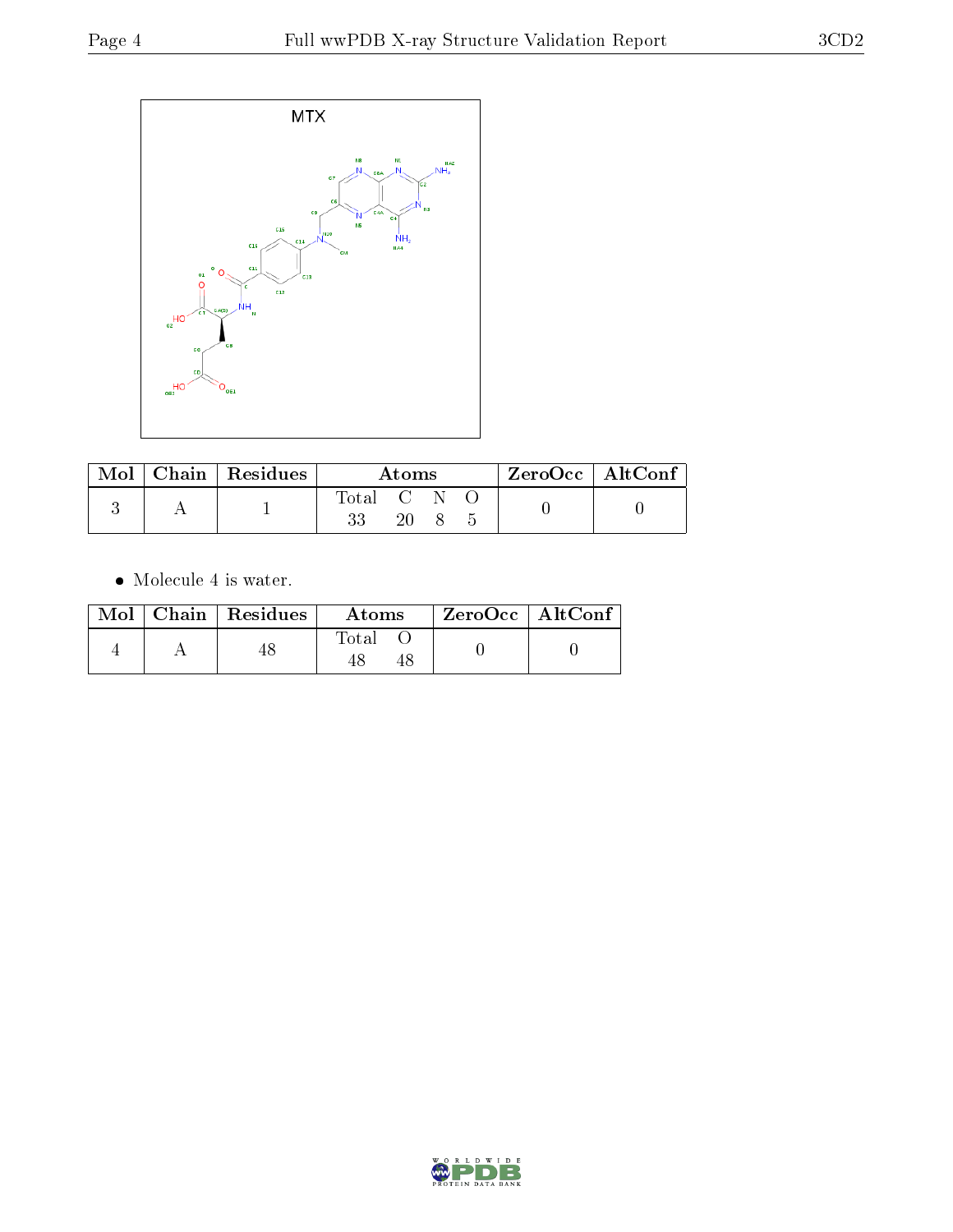# 3 Residue-property plots (i)

These plots are drawn for all protein, RNA and DNA chains in the entry. The first graphic for a chain summarises the proportions of the various outlier classes displayed in the second graphic. The second graphic shows the sequence view annotated by issues in geometry. Residues are colorcoded according to the number of geometric quality criteria for which they contain at least one outlier: green  $= 0$ , yellow  $= 1$ , orange  $= 2$  and red  $= 3$  or more. Stretches of 2 or more consecutive residues without any outlier are shown as a green connector. Residues present in the sample, but not in the model, are shown in grey.

Note EDS was not executed.



• Molecule 1: DIHYDROFOLATE REDUCTASE

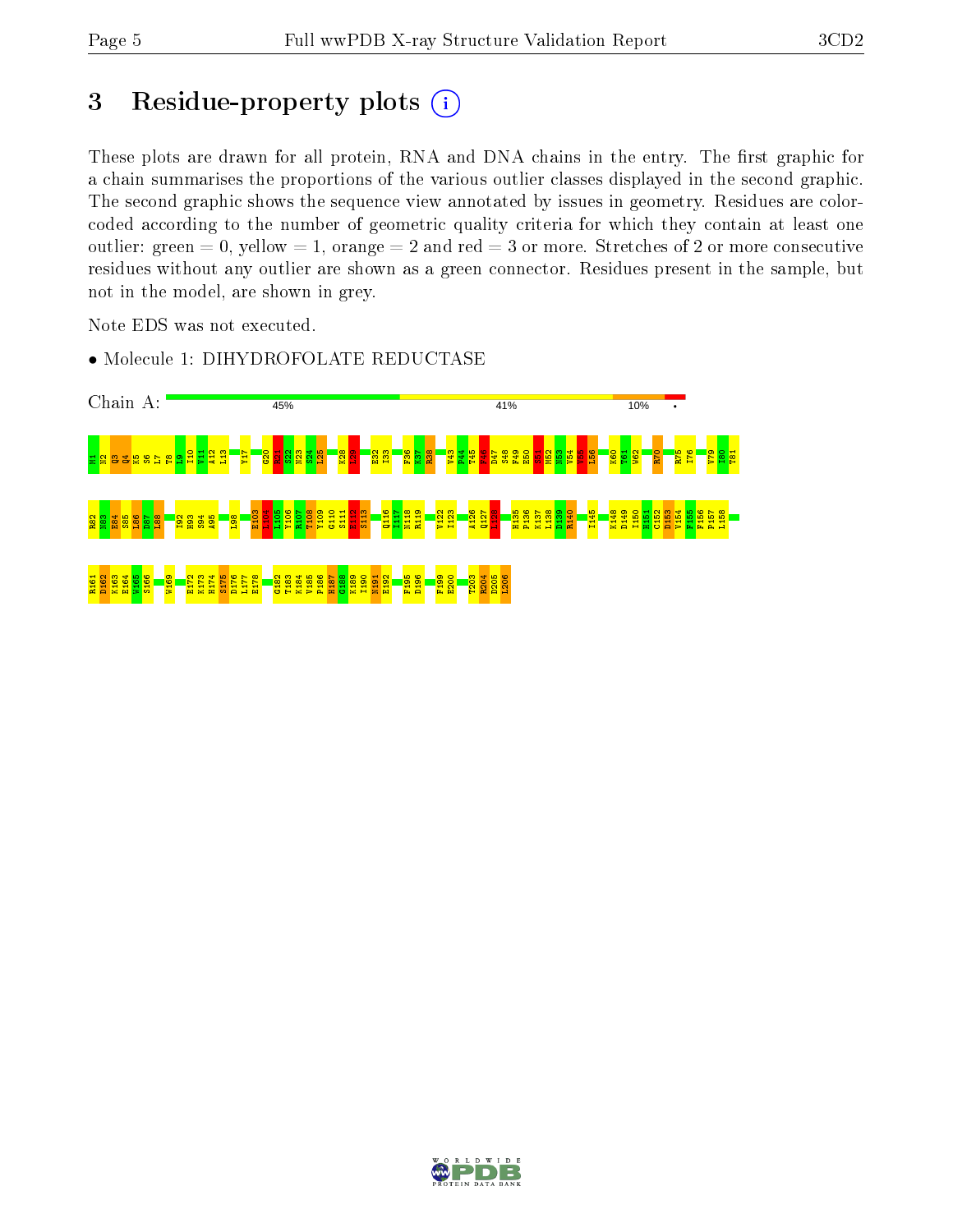# 4 Data and refinement statistics  $(i)$

Xtriage (Phenix) and EDS were not executed - this section is therefore incomplete.

| Property                               | Value                                            | Source    |  |
|----------------------------------------|--------------------------------------------------|-----------|--|
| Space group                            | 1 21 1                                           | Depositor |  |
| Cell constants                         | 37.42Å<br>$43.56\text{\AA}$<br>$61.66\text{\AA}$ | Depositor |  |
| a, b, c, $\alpha$ , $\beta$ , $\gamma$ | $94.89^\circ$<br>$90.00^\circ$<br>$90.00^\circ$  |           |  |
| Resolution $(A)$                       | -2.50<br>8.00                                    | Depositor |  |
| % Data completeness                    | $96.3(8.00-2.50)$                                | Depositor |  |
| (in resolution range)                  |                                                  |           |  |
| $R_{merge}$                            | 0.05                                             | Depositor |  |
| $\mathrm{R}_{sym}$                     | (Not available)                                  | Depositor |  |
| Refinement program                     | $\overline{\text{PROLSQ}}$                       | Depositor |  |
| $R, R_{free}$                          | (Not available)<br>0.176                         | Depositor |  |
| Estimated twinning fraction            | No twinning to report.                           | Xtriage   |  |
| Total number of atoms                  | 1815                                             | wwPDB-VP  |  |
| Average B, all atoms $(A^2)$           | 18.0                                             | wwPDB-VP  |  |

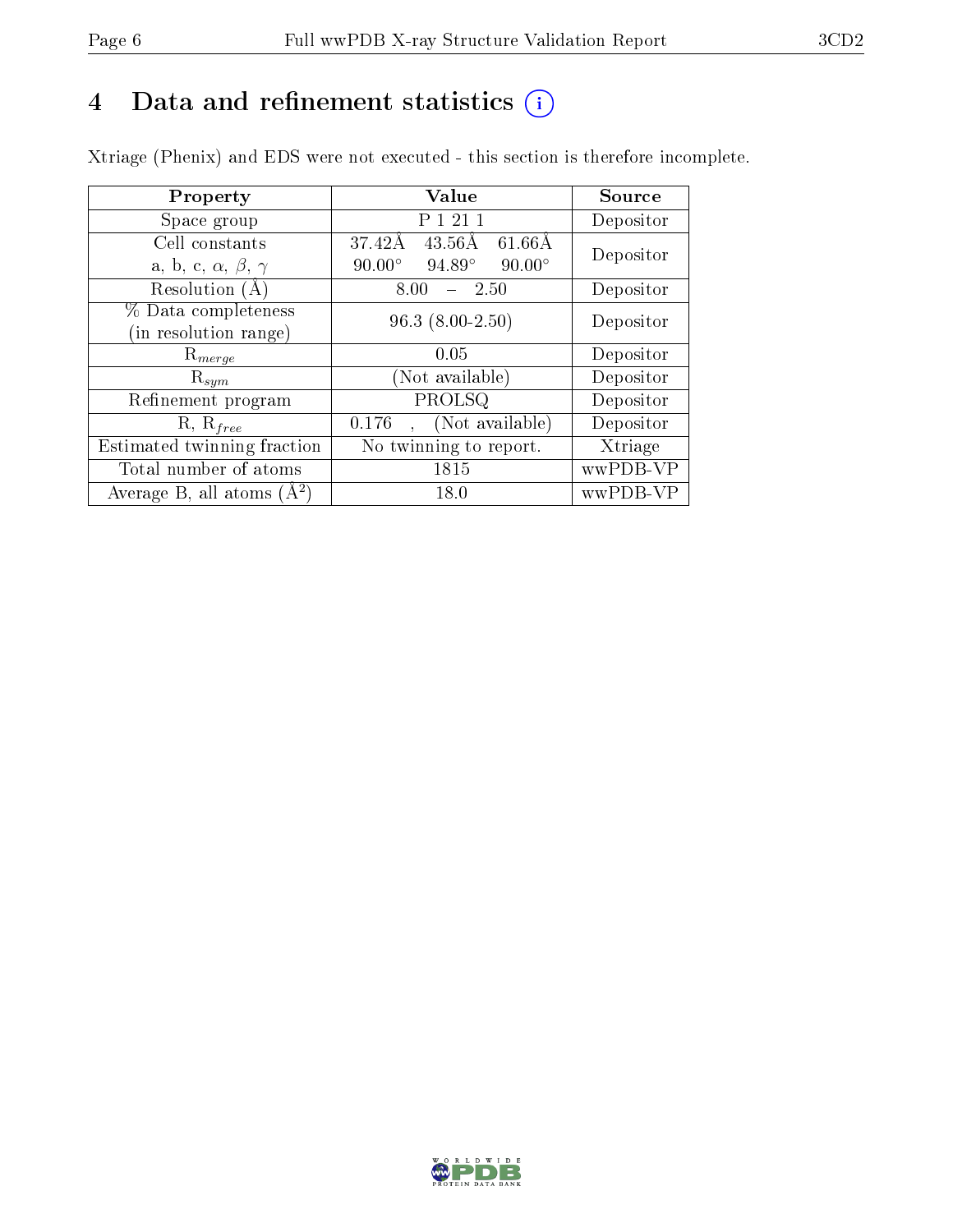# 5 Model quality  $(i)$

# 5.1 Standard geometry  $(i)$

Bond lengths and bond angles in the following residue types are not validated in this section: MTX, NAP

The Z score for a bond length (or angle) is the number of standard deviations the observed value is removed from the expected value. A bond length (or angle) with  $|Z| > 5$  is considered an outlier worth inspection. RMSZ is the root-mean-square of all Z scores of the bond lengths (or angles).

| Mol | Chain |      | Bond lengths       |        | Bond angles      |
|-----|-------|------|--------------------|--------|------------------|
|     |       | RMSZ | $\# Z  > 5$        | RMSZ I | $\# Z >5$        |
|     |       | 4.47 | $1/1728$ $(0.1\%)$ | 2.35   | $+64/2330(2.7%)$ |

Chiral center outliers are detected by calculating the chiral volume of a chiral center and verifying if the center is modelled as a planar moiety or with the opposite hand.A planarity outlier is detected by checking planarity of atoms in a peptide group, atoms in a mainchain group or atoms of a sidechain that are expected to be planar.

|  | $\mid$ Mol $\mid$ Chain $\mid$ #Chirality outliers $\mid$ #Planarity outliers $\mid$ |
|--|--------------------------------------------------------------------------------------|
|  |                                                                                      |

All (1) bond length outliers are listed below:

| Mol | Chain |    | $\vert$ Res $\vert$ Type $\vert$ Atoms |            | Observed $(A)$ | $\mid$ Ideal( ${\rm \AA}$ ) |
|-----|-------|----|----------------------------------------|------------|----------------|-----------------------------|
|     |       | HЕ | $-1$                                   | $182.30\,$ |                |                             |

All (64) bond angle outliers are listed below:

| Mol | Chain | Res | Type       | Atoms        | Z        | Observed $\binom{o}{c}$ | $Ideal(^o)$ |
|-----|-------|-----|------------|--------------|----------|-------------------------|-------------|
| 1   | А     | 46  | PHE        | $O-C-N$      | $-41.38$ | 56.49                   | 122.70      |
| 1   | А     | 119 | $\rm{ARG}$ | $NE-CZ-NH1$  | 26.61    | 133.61                  | 120.30      |
| 1   | А     | 204 | $\rm{ARG}$ | $CD-NE- CZ$  | 25.98    | 159.96                  | 123.60      |
| 1   | А     | 38  | $\rm{ARG}$ | $NE-CZ-NH1$  | 18.47    | 129.54                  | 120.30      |
| 1   | А     | 119 | $\rm{ARG}$ | $NE-CZ-NH2$  | $-13.75$ | 113.42                  | 120.30      |
| 1   | А     | 46  | PHE        | $CA-C-O$     | 13.58    | 148.61                  | 120.10      |
| 1   | А     | 140 | $\rm{ARG}$ | $NE- CZ-NH2$ | 13.39    | 126.99                  | 120.30      |
| 1   | А     | 38  | $\rm{ARG}$ | $NE- CZ-NH2$ | $-12.08$ | 114.26                  | 120.30      |
| 1   | А     | 55  | VAL        | $CB-CA-C$    | 10.75    | 131.83                  | 111.40      |
|     | А     | 75  | $\rm{ARG}$ | $NE- CZ-NH1$ | 10.44    | 125.52                  | 120.30      |
| 1   | А     | 162 | ASP        | $CB-CG-OD1$  | 9.52     | 126.87                  | 118.30      |
|     | А     | 21  | $\rm{ARG}$ | $CD-NE- CZ$  | 8.99     | 136.19                  | 123.60      |

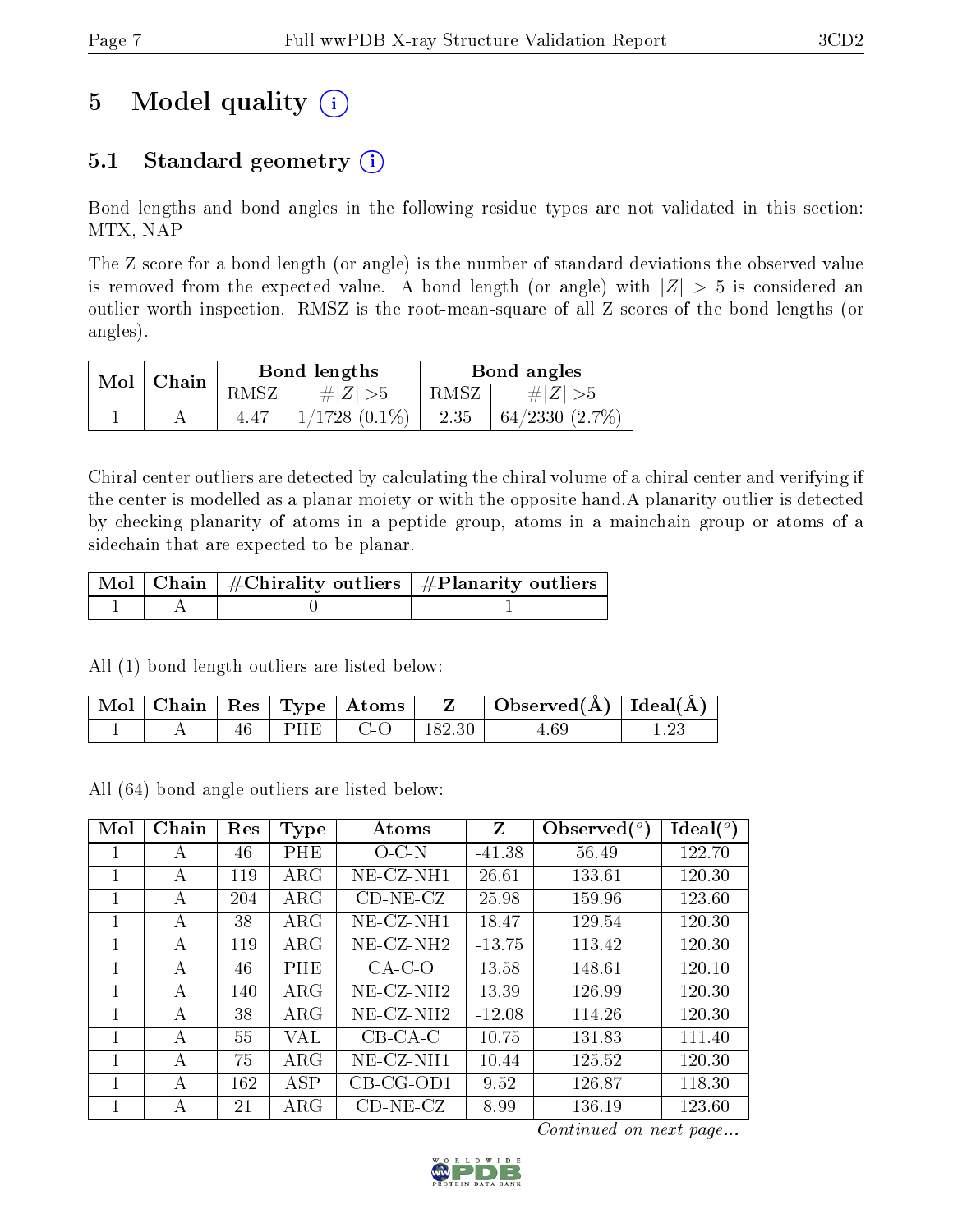)  $\overline{}$  Ideal( $^o$ )

|              | Continued from previous page |                      |             |                                           |         |                |                             |
|--------------|------------------------------|----------------------|-------------|-------------------------------------------|---------|----------------|-----------------------------|
| Mol          | Chain                        | Res                  | <b>Type</b> | Atoms                                     | Z       | Observed $(°)$ | Ideal $(^{\circ}$           |
|              | A                            | 50                   | GLU         | $CA-CB-CG$                                | 8.76    | 132.68         | 113.40                      |
| 1            | A                            | 140                  | $\rm{ARG}$  | $NE- CZ-NH1$                              | $-8.73$ | 115.94         | 120.30                      |
| 1            | А                            | 50                   | GLU         | OE1-CD-OE2                                | $-8.29$ | 113.35         | 123.30                      |
| 1            | А                            | 56                   | LEU         | $CA-CB-CG$                                | 8.23    | 134.24         | 115.30                      |
| 1            | A                            | 103                  | GLU         | $CA-CB-CG$                                | 8.07    | 131.15         | 113.40                      |
| 1            | A                            | 21                   | $\rm{ARG}$  | $CG$ - $CD$ - $NE$                        | 7.96    | 128.51         | 111.80                      |
| 1            | A                            | 205                  | ASP         | $CB-CG-OD1$                               | 7.88    | 125.39         | 118.30                      |
| 1            | A                            | 50                   | GLU         | $CG$ - $CD$ - $OE1$                       | 7.62    | 133.54         | 118.30                      |
| 1            | А                            | 205                  | ASP         | $CB-CG-OD2$                               | $-7.51$ | 111.54         | 118.30                      |
| 1            | A                            | 106                  | TYR.        | $CB-CG-CD1$                               | 7.50    | 125.50         | 121.00                      |
| $\mathbf{H}$ | $\mathbf{A}$                 | $\sim$ $\sim$ $\sim$ | m375        | $\cap$ $\cap$ $\cap$ $\cap$ $\cap$ $\cap$ | $-$ 00  | 110 Pm         | $\sim$ $\sim$ $\sim$ $\sim$ |

| $\perp$      | $\mathbf{\mathcal{A}}$ | IJΟ     | U U U                 | ULI-UL-ULZ                     | $-0.29$  | 119.99                        | 179.90 |
|--------------|------------------------|---------|-----------------------|--------------------------------|----------|-------------------------------|--------|
| 1            | А                      | 56      | <b>LEU</b>            | $CA-CB-CG$                     | 8.23     | 134.24                        | 115.30 |
| $\mathbf{1}$ | А                      | 103     | <b>GLU</b>            | $CA$ -CB-CG                    | 8.07     | 131.15                        | 113.40 |
| $\mathbf{1}$ | А                      | 21      | $\rm{ARG}$            | $CG$ - $CD$ - $NE$             | 7.96     | 128.51                        | 111.80 |
| $\mathbf{1}$ | А                      | 205     | <b>ASP</b>            | CB-CG-OD1                      | 7.88     | 125.39                        | 118.30 |
| $\mathbf{1}$ | А                      | 50      | <b>GLU</b>            | CG-CD-OE1                      | 7.62     | 133.54                        | 118.30 |
| $\mathbf{1}$ | А                      | $205\,$ | <b>ASP</b>            | $CB-CG-OD2$                    | $-7.51$  | 111.54                        | 118.30 |
| $\mathbf{1}$ | А                      | 106     | <b>TYR</b>            | $CB-CG-CD1$                    | 7.50     | 125.50                        | 121.00 |
| $\mathbf{1}$ | А                      | 106     | <b>TYR</b>            | $CB-CG-CD2$                    | $-7.38$  | 116.57                        | 121.00 |
| $\mathbf{1}$ | А                      | 21      | $\overline{\rm{ARG}}$ | $NE- CZ-NH1$                   | 7.09     | 123.85                        | 120.30 |
| $\mathbf{1}$ | А                      | 12      | ALA                   | $N$ -CA-CB                     | 7.09     | 120.03                        | 110.10 |
| $\mathbf{1}$ | A                      | 140     | $\rm{ARG}$            | $CD-NE- CZ$                    | $-7.01$  | 113.78                        | 123.60 |
| $\mathbf{1}$ | А                      | 192     | <b>GLU</b>            | $CG-CD-OE2$                    | $-6.86$  | 104.58                        | 118.30 |
| $\mathbf{1}$ | А                      | 8       | <b>THR</b>            | $N$ -CA-CB                     | 6.85     | 123.32                        | 110.30 |
| $\mathbf{1}$ | А                      | 38      | $\rm{ARG}$            | $CD-NE- CZ$                    | 6.80     | 133.12                        | 123.60 |
| $\mathbf{1}$ | А                      | 161     | $\rm{ARG}$            | $NE- CZ-NH1$                   | 6.47     | 123.54                        | 120.30 |
| $\mathbf{1}$ | А                      | 206     | <b>LEU</b>            | $CA$ -CB-CG                    | 6.27     | 129.72                        | 115.30 |
| $\mathbf{1}$ | A                      | 158     | <b>LEU</b>            | $CB-CA-C$                      | 6.18     | 121.94                        | 110.20 |
| $\mathbf{1}$ | Α                      | 204     | $\rm{ARG}$            | $\overline{\text{NE}}$ -CZ-NH1 | 6.00     | 123.30                        | 120.30 |
| $\mathbf{1}$ | A                      | 75      | $\rm{ARG}$            | $CD-NE- CZ$                    | 5.99     | 131.99                        | 123.60 |
| $\mathbf{1}$ | A                      | 119     | $\rm{ARG}$            | NH1-CZ-NH2                     | $-5.96$  | 112.84                        | 119.40 |
| $\mathbf{1}$ | A                      | 192     | <b>GLU</b>            | CG-CD-OE1                      | 5.83     | 129.96                        | 118.30 |
| $\mathbf{1}$ | А                      | 112     | <b>GLU</b>            | $CA$ -CB-CG                    | 5.83     | 126.22                        | 113.40 |
| $\mathbf{1}$ | А                      | 108     | <b>THR</b>            | $CA-CB-CG2$                    | 5.73     | 120.42                        | 112.40 |
| $\mathbf{1}$ | А                      | 157     | PRO                   | $N$ -CA-C                      | 5.73     | 127.00                        | 112.10 |
| $\mathbf{1}$ | A                      | 55      | VAL                   | $N$ -CA-CB                     | $-5.72$  | 98.92                         | 111.50 |
| $\mathbf{1}$ | А                      | 153     | ASP                   | $CB-CG-OD1$                    | 5.70     | 123.43                        | 118.30 |
| $\mathbf{1}$ | А                      | 106     | <b>TYR</b>            | $CB-CA-C$                      | 5.68     | 121.76                        | 110.40 |
| $\mathbf{1}$ | Α                      | 13      | <b>LEU</b>            | $N$ -CA-CB                     | $-5.67$  | 99.06                         | 110.40 |
| $\mathbf 1$  | $\boldsymbol{A}$       | 70      | $\rm{ARG}$            | $CA-CB-CG$                     | 5.63     | 125.79                        | 113.40 |
|              | Α                      | 158     | LEU                   | $CA-CB-CG$                     | 5.59     | 128.16                        | 115.30 |
| 1            | А                      | 95      | <b>ALA</b>            | $CB-CA-C$                      | 5.56     | 118.44                        | 110.10 |
| $\mathbf{1}$ | A                      | 29      | <b>LEU</b>            | $N-CA-CB$                      | $-5.52$  | 99.36                         | 110.40 |
| $\mathbf{1}$ | А                      | $55\,$  | VAL                   | $CA$ -CB-CG1                   | 5.51     | 119.17                        | 110.90 |
| $\mathbf{1}$ | A                      | 112     | GLU                   | OE1-CD-OE2                     | 5.50     | 129.90                        | 123.30 |
| $\mathbf{1}$ | А                      | 75      | $\rm{ARG}$            | $NE- CZ-NH2$                   | $-5.49$  | 117.56                        | 120.30 |
| $\mathbf{1}$ | A                      | $51\,$  | <b>SER</b>            | $N$ -CA-C                      | 5.43     | 125.67                        | 111.00 |
| $\mathbf{1}$ | А                      | 112     | <b>GLU</b>            | CG-CD-OE1                      | $-5.30$  | 107.71                        | 118.30 |
| $\mathbf{1}$ | A                      | 79      | VAL                   | $CG1$ - $CB$ - $CG2$           | $5.28\,$ | 119.35                        | 110.90 |
| $\mathbf 1$  | A                      | 103     | GLU                   | $CB-CG-CD$                     | 5.26     | $128.40\,$                    | 114.20 |
|              |                        |         |                       |                                |          | <i>Continued on next page</i> |        |

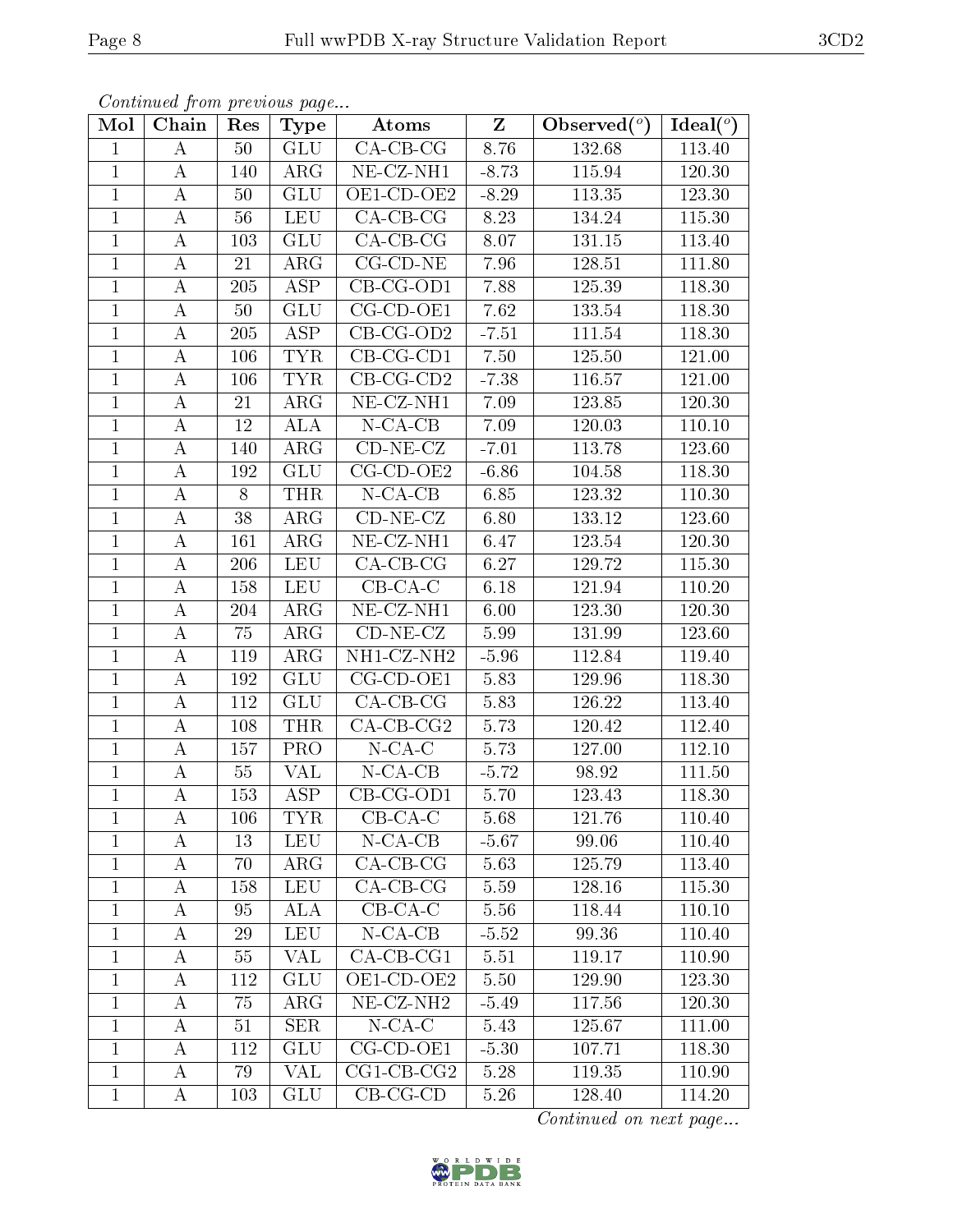| Mol | Chain | Res    | <b>Type</b> | Atoms         | Z       | Observed $(°)$ | Ideal $(^\circ)$ |
|-----|-------|--------|-------------|---------------|---------|----------------|------------------|
|     | А     | 128    | LEU         | $N$ -CA-CB    | $-5.15$ | 100.10         | 110.40           |
| 1   | А     | 36     | PHE         | $CB-CA-C$     | 5.14    | 120.69         | 110.40           |
|     | A     | 104    | <b>LEU</b>  | $CB-CA-C$     | 5.13    | 119.96         | 110.20           |
| 1   | А     | 199    | PHE         | $CB-CG-CD1$   | $-5.12$ | 117.22         | 120.80           |
| 1   | А     | $10\,$ | <b>ILE</b>  | $CB-CA-C$     | 5.12    | 121.83         | 111.60           |
|     | А     | 187    | HIS         | $CB-CA-C$     | $-5.12$ | 100.16         | 110.40           |
| 1   | А     | 175    | <b>SER</b>  | $CB-CA-C$     | 5.10    | 119.79         | 110.10           |
| 1   | А     | 75     | $\rm{ARG}$  | $CA-CB-CG$    | 5.10    | 124.62         | 113.40           |
|     | А     | 200    | <b>GLU</b>  | $OE1$ -CD-OE2 | 5.07    | 129.38         | 123.30           |
|     | А     | 156    | PHE         | $CB-CA-C$     | 5.01    | 120.41         | 110.40           |

Continued from previous page...

There are no chirality outliers.

All (1) planarity outliers are listed below:

| $\overline{\text{Mol}}$   Chain   Res   Type $\overline{\ }$ |  | Group     |
|--------------------------------------------------------------|--|-----------|
|                                                              |  | Mainchain |

### 5.2 Too-close contacts  $(i)$

In the following table, the Non-H and H(model) columns list the number of non-hydrogen atoms and hydrogen atoms in the chain respectively. The H(added) column lists the number of hydrogen atoms added and optimized by MolProbity. The Clashes column lists the number of clashes within the asymmetric unit, whereas Symm-Clashes lists symmetry related clashes.

| Mol |      |      | Chain   Non-H   H(model)   H(added)   Clashes   Symm-Clashes |
|-----|------|------|--------------------------------------------------------------|
|     | 1686 | 1693 |                                                              |
|     |      | 25   |                                                              |
|     | 33   |      |                                                              |
|     |      |      |                                                              |
|     | 1815 | 1738 |                                                              |

The all-atom clashscore is defined as the number of clashes found per 1000 atoms (including hydrogen atoms). The all-atom clashscore for this structure is 27.

All (95) close contacts within the same asymmetric unit are listed below, sorted by their clash magnitude.

| Atom-1                           | Atom-2                         | Interatomic<br>distance $(A)$ | Clash<br>overlap $(A)$ |  |
|----------------------------------|--------------------------------|-------------------------------|------------------------|--|
| 1:A:148:LYS:HB3                  | $1:$ A $:150:$ IL E HD11       | 1.30                          | 1 A 7                  |  |
| $1:$ A $:$ $7:$ L EU $:$ H B $3$ | $1:$ A $:138:$ LEU $:$ HD $23$ | 1 39                          | ' 00                   |  |

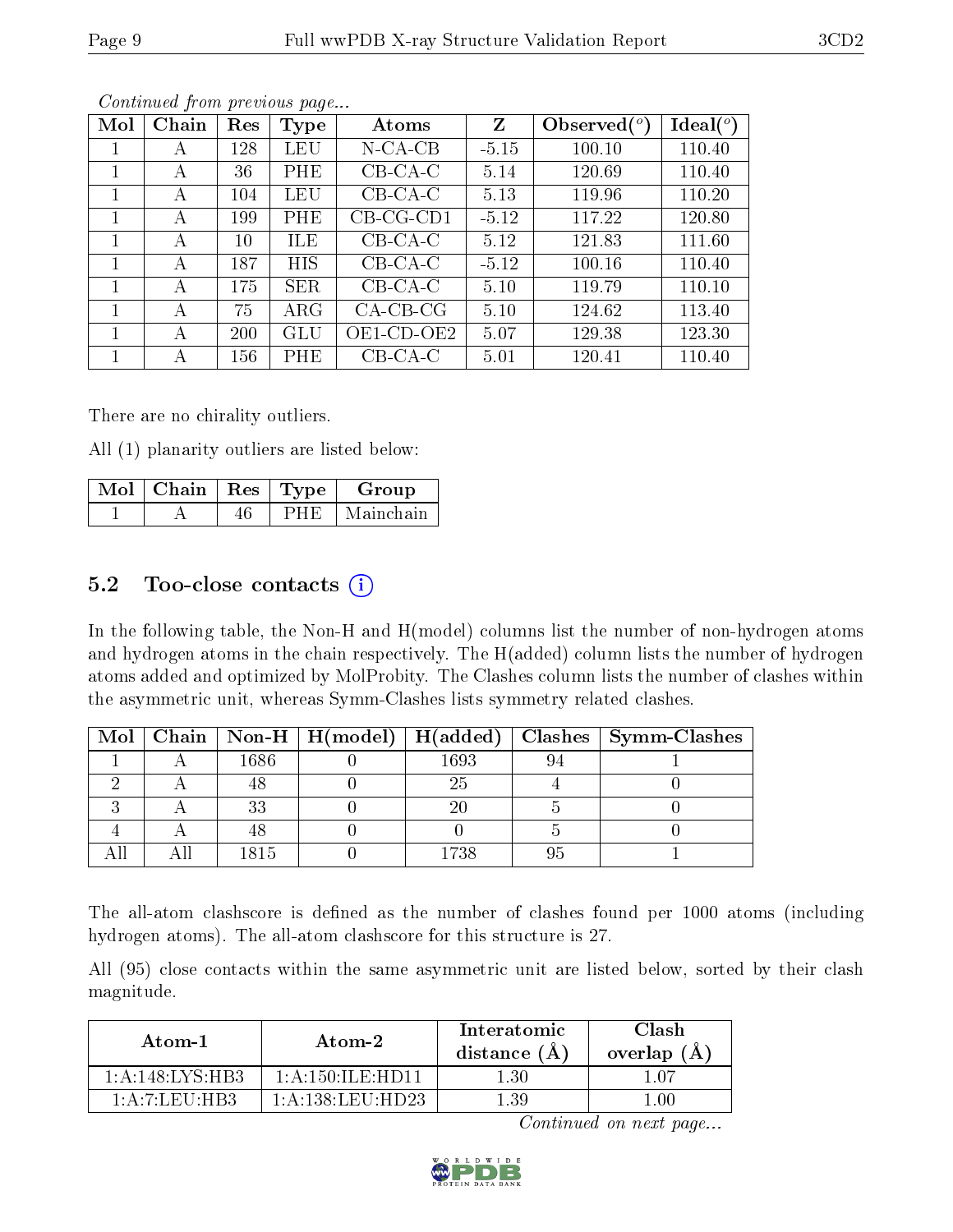| Communa from previous page  |                            | Interatomic    | Clash         |  |
|-----------------------------|----------------------------|----------------|---------------|--|
| Atom-1                      | Atom-2                     | distance $(A)$ | overlap $(A)$ |  |
| 1: A:150: ILE:N             | 1: A: 150: ILE: HD12       | 1.92           | 0.84          |  |
| 1:A:122:VAL:HG13            | 1: A:128: LEU: HD13        | 1.61           | 0.83          |  |
| 1:A:46:PHE:O                | 1:A:47:ASP:CG              | 2.20           | 0.79          |  |
| 1: A: 150: ILE: HD12        | $1:$ A:150:ILE:H           | 1.47           | 0.79          |  |
| 1:A:189:LYS:HB2             | 4: A:245:HOH:O             | 1.83           | 0.77          |  |
| 1: A:86: LEU:O              | 1:A:86:LEU:HD22            | 1.86           | 0.76          |  |
| 1: A:81:THR:HG23            | 1:A:84:GLU:HB2             | 1.68           | 0.75          |  |
| 1: A:82: ARG:HG3            | 2:A:207:NAP:H2A            | 1.67           | 0.74          |  |
| 1: A:28: LYS: CG            | 1: A:28:LYS:O              | 2.34           | 0.73          |  |
| 1:A:46:PHE:O                | 1:A:47:ASP:OD1             | 2.05           | 0.73          |  |
| 1: A:46:PHE:O               | 1:A:47:ASP:CB              | 2.37           | 0.72          |  |
| 1:A:175:SER:HB3             | 4:A:242:HOH:O              | 1.90           | 0.72          |  |
| $1:$ A:122:VAL:HG13         | 1:A:128:LEU:CD1            | 2.19           | 0.72          |  |
| 1: A:33: ILE: CG2           | 3:A:307:MTX:HB2            | 2.21           | 0.71          |  |
| 1:A:148:LYS:CB              | 1: A: 150: ILE: HD11       | 2.16           | 0.70          |  |
| 1:A:135:HIS:HD2             | 1: A: 137: LYS:H           | 1.40           | 0.70          |  |
| 1:A:104:LEU:HD12            | 1: A: 104: LEU: C          | 2.12           | 0.69          |  |
| 1:A:38:ARG:NH2              | 1:A:185:VAL:HG22           | 2.07           | 0.69          |  |
| 1:A:186:PRO:HB2             | 1:A:190:ILE:HD11           | 1.75           | 0.69          |  |
| 1: A: 122: VAL: CG1         | 1:A:128:LEU:HD13           | 2.25           | 0.67          |  |
| 1:A:45:THR:HA               | 1: A:48: SER:OG            | 1.96           | 0.66          |  |
| 1: A:81:THR:CG2             | 1:A:84:GLU:HB2             | 2.27           | 0.64          |  |
| 1:A:33:ILE:HG23             | 3:A:307:MTX:HB2            | 1.80           | 0.64          |  |
| 1: A:86:LEU:H               | 1: A:86: LEU:CD1           | 2.11           | 0.63          |  |
| 1: A:46:PHE:O               | 1:A:47:ASP:HB3             | 1.98           | 0.63          |  |
| 1:A:86:LEU:HD12             | 1: A:86: LEU:H             | 1.64           | 0.62          |  |
| 1:A:17:TYR:OH               | 1:A:162:ASP:OD1            | 2.14           | 0.61          |  |
| $1: \overline{A:82:ARG:CG}$ | 2:A:207:NAP:H2A            | 2.31           | 0.61          |  |
| 1: A:173: LYS: HG2          | 4:A:238:HOH:O              | 2.00           | 0.61          |  |
| 1:A:84:GLU:HG3              | 1:A:94:SER:OG              | 2.01           | 0.60          |  |
| 1: A:5: LYS: HE3            | $1:A:118.\overline{ASN:O}$ | 2.01           | 0.60          |  |
| 1:A:55:VAL:HG22             | 1: A:123: ILE: HG21        | 1.82           | 0.60          |  |
| 1: A:3: GLN: HG2            | 1: A: 137: LYS: HG3        | 1.83           | 0.60          |  |
| 1:A:93:HIS:NE2              | 1: A:109: TYR:OH           | 2.33           | 0.59          |  |
| 1:A:191:ASN:HA              | $1:$ A:195:PHE:O           | 2.03           | 0.59          |  |
| 1:A:7:LEU:CB                | 1:A:138:LEU:HD23           | 2.24           | 0.58          |  |
| 1: A:110: GLY:O             | 1:A:113:SER:N              | 2.37           | 0.57          |  |
| 1:A:20:GLY:HA3              | 2:A:207:NAP:O3D            | 2.04           | 0.56          |  |
| 1:A:187:HIS:CE1             | 4: A:243:HOH:O             | 2.59           | 0.55          |  |
| 1: A:28: LYS:HG3            | 1: A:28:LYS:O              | 2.05           | 0.55          |  |
| 1:A:173:LYS:O               | 1:A:176:ASP:HB2            | 2.06           | 0.55          |  |

Continued from previous page.

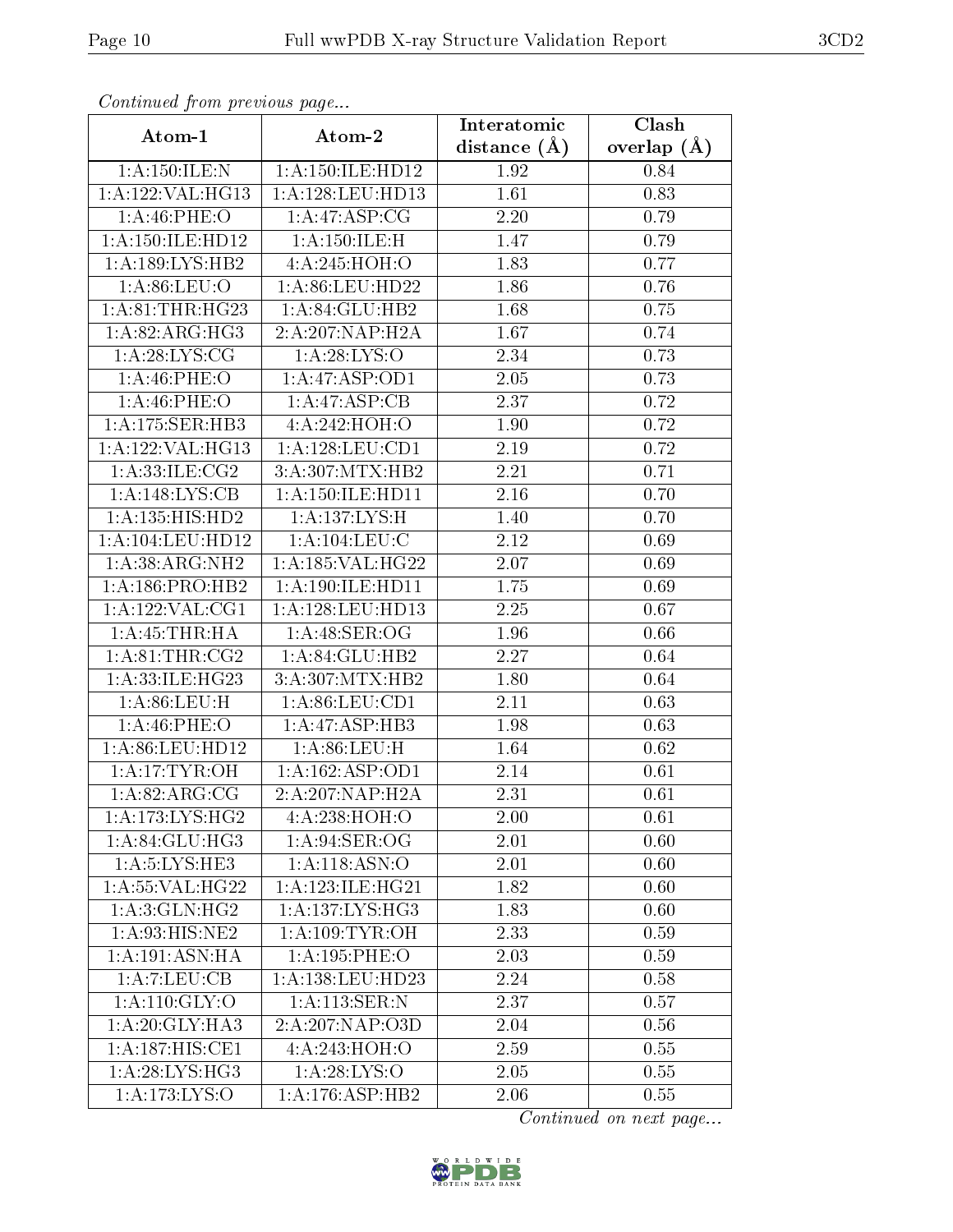| Continuata from previous page |                                      | Interatomic      | Clash         |  |
|-------------------------------|--------------------------------------|------------------|---------------|--|
| Atom-1                        | Atom-2                               | distance $(\AA)$ | overlap $(A)$ |  |
| 1:A:182:GLY:O                 | 1: A: 183: THR: OG1                  | 2.26             | 0.54          |  |
| 1: A:3: GLN: HB3              | 1: A: 137: LYS: HG3                  | 1.90             | $0.54\,$      |  |
| 1: A:86: LEU: N               | 1: A:86:LEU:CD1                      | 2.71             | $0.54\,$      |  |
| 1:A:43:VAL:HG22               | 1:A:118:ASN:OD1                      | 2.08             | 0.53          |  |
| 1: A:54:VAL:HG22              | 1:A:76:ILE:HB                        | 1.89             | 0.53          |  |
| 1: A: 163: LYS: O             | 1: A: 166: SER: OG                   | 2.12             | 0.53          |  |
| 1:A:23:ASN:OD1                | 1: A:60: LYS: HE2                    | $2.10\,$         | 0.52          |  |
| 1: A: 150: ILE: CD1           | 1: A: 150: ILE:N                     | 2.64             | 0.52          |  |
| 1:A:126:ALA:HB2               | 1: A: 154: VAL: CG1                  | 2.39             | 0.52          |  |
| 1: A:28: LYS:HG2              | 1: A:28: LYS:O                       | 2.10             | 0.51          |  |
| 1: A:62:TRP:O                 | 1:A:70:ARG:HD2                       | 2.10             | 0.51          |  |
| 1:A:148:LYS:C                 | 1: A:150: ILE: HD12                  | 2.30             | 0.51          |  |
| 1: A:81:THR:OG1               | 2:A:207:NAP:O2X                      | 2.19             | 0.51          |  |
| 1:A:21:ARG:HB2                | 1: A: 152: CYS: HA                   | 1.93             | 0.50          |  |
| 1:A:29:LEU:HB3                | 1:A:32:GLU:HB2                       | 1.93             | 0.50          |  |
| 1: A:56:LEU:HD13              | $1: A:98: \text{LEU:HD12}$           | 1.93             | 0.49          |  |
| 1:A:4:GLN:HA                  | 1:A:4:GLN:HE21                       | 1.77             | 0.49          |  |
| 1: A: 150: ILE: CD1           | 1: A: 150: ILE:H                     | 2.23             | 0.49          |  |
| 1:A:104:LEU:CD1               | 1: A: 104: LEU: C                    | 2.80             | 0.48          |  |
| 1: A:110: GLY:O               | 1:A:112:GLU:N                        | 2.46             | 0.48          |  |
| 1:A:25:LEU:HD21               | $3: A:307: \overline{\text{MTX}:C7}$ | 2.43             | 0.48          |  |
| 1:A:38:ARG:NH2                | 1:A:184:LYS:O                        | 2.42             | 0.48          |  |
| 1: A:81:THR:HG23              | 1: A:84: GLU:CB                      | 2.41             | 0.47          |  |
| 1:A:140:ARG:HG3               | 1: A:203:THR:HG22                    | 1.97             | 0.47          |  |
| 1: A: 169: TRP: CZ2           | 1:A:204:ARG:HD2                      | 2.49             | 0.47          |  |
| 1: A:174:HIS:CE1              | 1:A:178:GLU:OE2                      | 2.67             | 0.46          |  |
| 3:A:307:MTX:H15               | 3:A:307:MTX:HM1                      | 1.69             | 0.46          |  |
| 1:A:153:ASP:HB2               | 4:A:248:HOH:O                        | 2.15             | 0.46          |  |
| 1:A:47:ASP:C                  | 1:A:49:PHE:H                         | 2.18             | 0.46          |  |
| 1: A:86: LEU:O                | 1:A:86:LEU:HD13                      | 2.16             | 0.45          |  |
| 1: A:148: LYS:C               | 1: A: 150: ILE: CD1                  | 2.85             | 0.45          |  |
| 1:A:62:TRP:CH2                | 1: A:70:ARG:HG2                      | 2.52             | 0.45          |  |
| 1:A:174:HIS:HE1               | 1: A:178: GLU:OE2                    | 2.01             | 0.44          |  |
| 1:A:135:HIS:CG                | 1: A: 136: PRO: HD2                  | 2.53             | 0.44          |  |
| 1: A:88:LEU:HD22              | $1: A:88: \text{LEU}: \text{HA}$     | 1.77             | 0.43          |  |
| 1:A:113:SER:HB3               | 1: A:116: GLN:NE2                    | 2.34             | 0.43          |  |
| 1: A:172: GLU:CA              | 1: A:172: GLU:OE1                    | 2.66             | 0.42          |  |
| 1:A:174:HIS:O                 | 1:A:177:LEU:HB3                      | 2.20             | 0.42          |  |
| 1: A:110: GLY:O               | 1: A:113: SER: HB2                   | 2.19             | 0.42          |  |
| 1: A: 7: LEU: O               | 1: A: 138: LEU: HD22                 | 2.19             | 0.42          |  |
| 1:A:45:THR:O                  | 1: A:48: SER: N                      | 2.49             | 0.42          |  |

Continued from previous page.

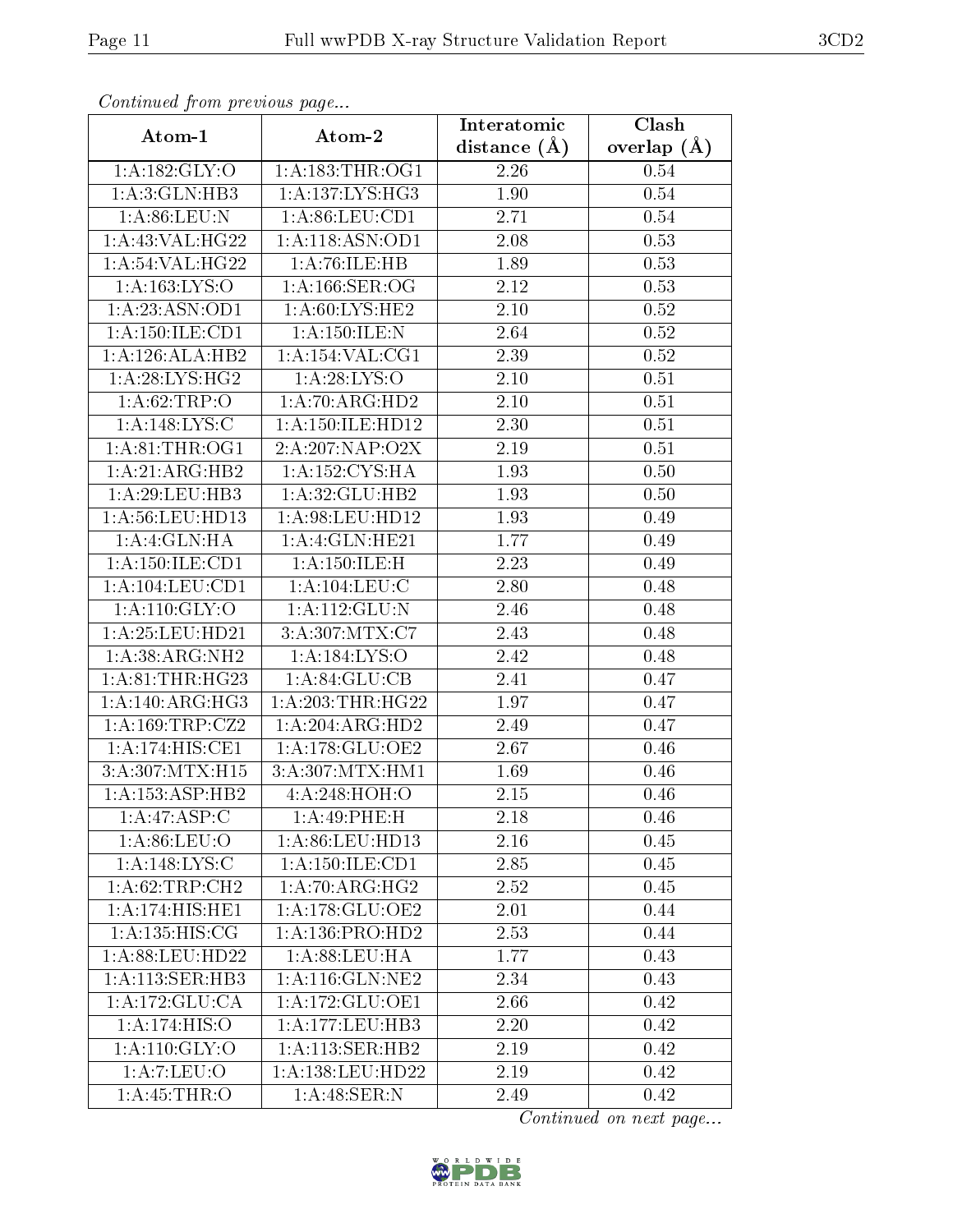| Atom-1              | Atom-2              | Interatomic<br>distance $(A)$ | Clash<br>overlap $(A)$ |
|---------------------|---------------------|-------------------------------|------------------------|
| 1: A:86: LEU:HD12   | 1: A:86: LEU: N     | 2.30                          | 0.42                   |
| 1:A:21:ARG:HA       | 1:A:153:ASP:OD1     | 2.20                          | 0.42                   |
| 1:A:25:LEU:HD21     | 3:A:307:MTX:H7      | 2.03                          | 0.41                   |
| 1: A: 43: VAL: HG11 | 1: A:51:SER:HB2     | 2.02                          | 0.41                   |
| 1:A:4:GLN:HA        | 1:A:4:GLN:NE2       | 2.36                          | 0.41                   |
| 1:A:4:GLN:NE2       | 1:A:4:GLN:CA        | 2.84                          | 0.41                   |
| 1:A:62:TRP:CH2      | 1: A:92: ILE: HD13  | 2.56                          | 0.41                   |
| 1: A:110: GLY: C    | 1: A: 112: GLU: N   | 2.74                          | 0.40                   |
| 1: A: 182: GLY: C   | 1: A: 183: THR: OG1 | 2.60                          | 0.40                   |
| 1:A:62:TRP:CZ2      | 1: A:70:ARG:HG2     | 2.57                          | 0.40                   |
| 1:A:172:GLU:OE1     | 1:A:172:GLU:HA      | 2.20                          | 0.40                   |

Continued from previous page...

All (1) symmetry-related close contacts are listed below. The label for Atom-2 includes the symmetry operator and encoded unit-cell translations to be applied.

| Atom-1                  | Atom-2                       | Interatomic<br>distance $(A)$ | Clash<br>overlap (A) |
|-------------------------|------------------------------|-------------------------------|----------------------|
| $1: A:3: GLN:NE2 \perp$ | $\perp$ 1:A:164:GLU:O[2 556] | 2.19                          | I.U.                 |

### 5.3 Torsion angles (i)

#### 5.3.1 Protein backbone (i)

In the following table, the Percentiles column shows the percent Ramachandran outliers of the chain as a percentile score with respect to all X-ray entries followed by that with respect to entries of similar resolution.

The Analysed column shows the number of residues for which the backbone conformation was analysed, and the total number of residues.

| Mol   Chain | Analysed                                           |  | Favoured   Allowed   Outliers   Percentiles |
|-------------|----------------------------------------------------|--|---------------------------------------------|
|             | $204/206$ (99\%)   188 (92\%)   15 (7\%)   1 (0\%) |  | 29 <br>48                                   |

All (1) Ramachandran outliers are listed below:

| Chain | Res | эе |
|-------|-----|----|
|       |     |    |

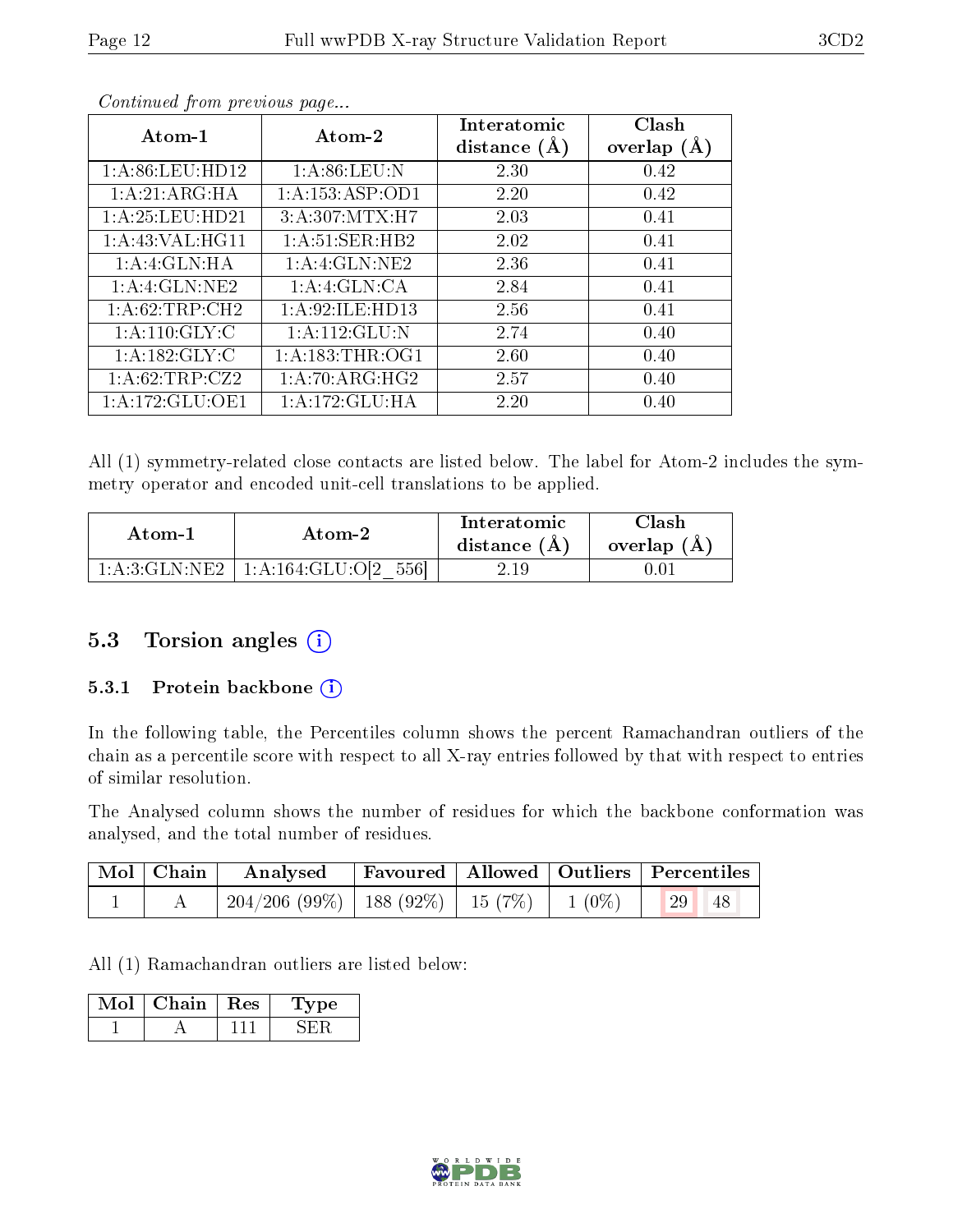#### 5.3.2 Protein sidechains  $(i)$

In the following table, the Percentiles column shows the percent sidechain outliers of the chain as a percentile score with respect to all X-ray entries followed by that with respect to entries of similar resolution.

The Analysed column shows the number of residues for which the sidechain conformation was analysed, and the total number of residues.

| Mol   Chain | Analysed                                   |  | Rotameric   Outliers   Percentiles |  |
|-------------|--------------------------------------------|--|------------------------------------|--|
|             | $187/187 (100\%)$   161 (86\%)   26 (14\%) |  | $\boxed{3}$ $\boxed{6}$            |  |

All (26) residues with a non-rotameric sidechain are listed below:

| Mol            | Chain                               | Res              | Type                    |
|----------------|-------------------------------------|------------------|-------------------------|
| $\mathbf{1}$   | $\overline{A}$                      | $\overline{2}$   | <b>ASN</b>              |
| $\mathbf{1}$   | $\overline{A}$                      | $\overline{3}$   | $\overline{\text{GLN}}$ |
| $\overline{1}$ |                                     | $\overline{4}$   | $\overline{\text{GLN}}$ |
| $\overline{1}$ | $\frac{\overline{A}}{\overline{A}}$ | $\sqrt{6}$       | <b>SER</b>              |
| $\overline{1}$ | $\frac{\overline{A}}{\overline{A}}$ | 21               | $\overline{\rm{ARG}}$   |
| $\mathbf{1}$   |                                     | 25               | LEU                     |
| $\overline{1}$ |                                     | $\overline{29}$  | $\overline{\text{LEU}}$ |
| $\overline{1}$ | $\frac{\overline{A}}{\overline{A}}$ | 51               | <b>SER</b>              |
| $\mathbf{1}$   |                                     | $\overline{52}$  | $\overline{\text{MET}}$ |
| $\overline{1}$ | $\frac{\overline{A}}{\overline{A}}$ | $\overline{55}$  | $\overline{\text{VAL}}$ |
| $\mathbf{1}$   |                                     | 84               | $\overline{\text{GLU}}$ |
| $\overline{1}$ | $\frac{\overline{A}}{\overline{A}}$ | $\overline{85}$  | $\overline{\text{SER}}$ |
| $\mathbf{1}$   |                                     | 86               | <b>LEU</b>              |
| $\overline{1}$ | $\overline{A}$                      | 88               | $\overline{\text{LEU}}$ |
| $\overline{1}$ | $\overline{A}$                      | 103              | $\overline{\text{GLU}}$ |
| $\overline{1}$ | $\frac{\overline{A}}{\overline{A}}$ | 104              | $\overline{\text{LEU}}$ |
| $\overline{1}$ |                                     | $\overline{108}$ | <b>THR</b>              |
| $\overline{1}$ | $\frac{\overline{A}}{\overline{A}}$ | 112              | $\overline{{\rm GLU}}$  |
| $\overline{1}$ |                                     | $\overline{113}$ | $\overline{\text{SER}}$ |
| $\overline{1}$ |                                     | 127              | $\overline{\text{GLN}}$ |
| $\mathbf{1}$   | $\overline{A}$                      | 128              | LEU                     |
| $\overline{1}$ | $\overline{A}$                      | 145              | ILE                     |
| $\overline{1}$ | $\overline{A}$                      | 149              | $\overline{\rm ASP}$    |
| $\overline{1}$ | $\frac{\overline{A}}{\overline{A}}$ | $\overline{191}$ | $\overline{\text{ASN}}$ |
| $\mathbf{1}$   |                                     | 196              | $\overline{\text{ASP}}$ |
| $\mathbf{1}$   | $\overline{\rm A}$                  | 206              | <b>LEU</b>              |

Some sidechains can be flipped to improve hydrogen bonding and reduce clashes. All (5) such sidechains are listed below:

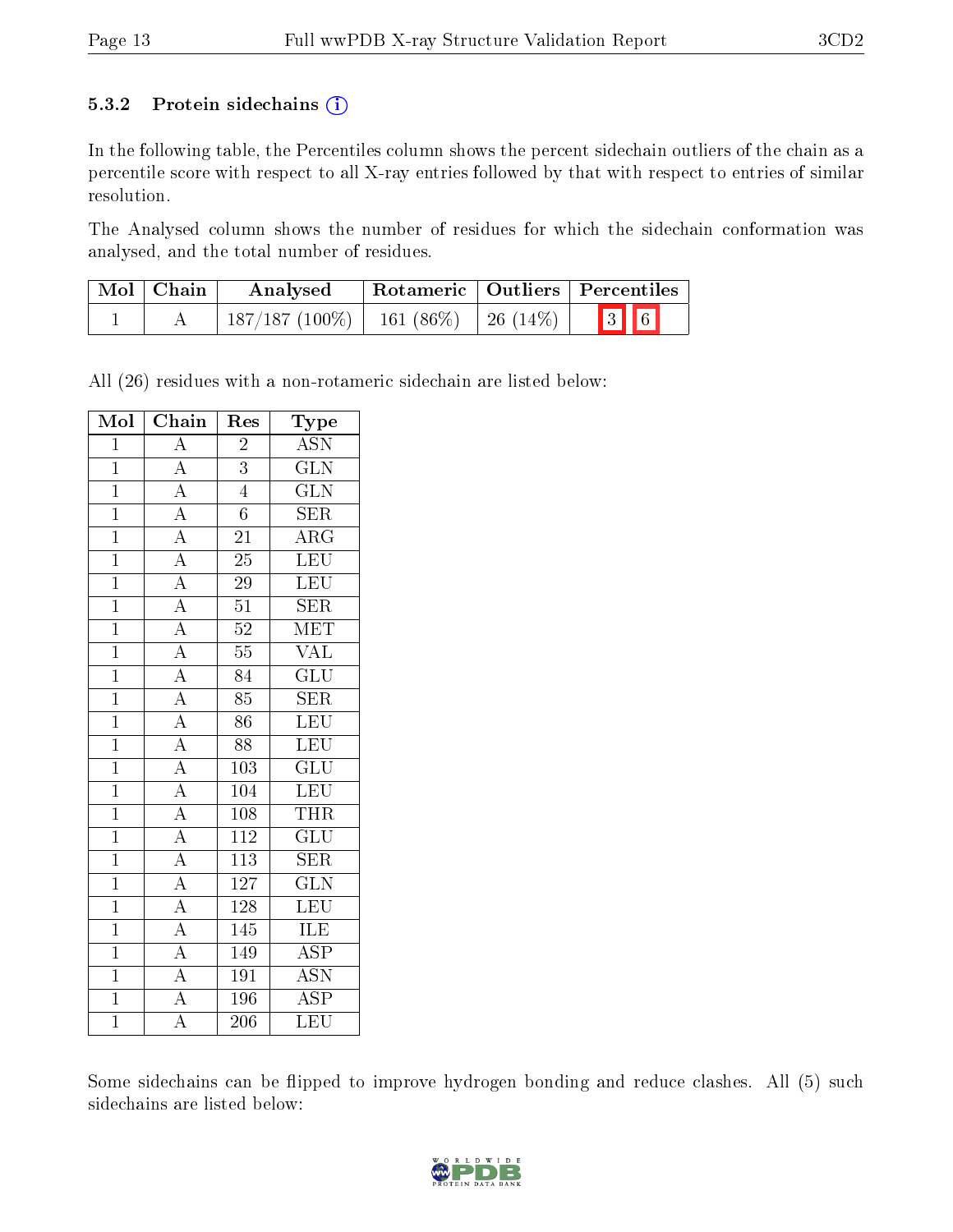| Mol | Chain | Res | <b>Type</b> |
|-----|-------|-----|-------------|
|     |       |     | <b>GLN</b>  |
|     |       | 100 | <b>HIS</b>  |
|     |       | 116 | <b>GLN</b>  |
|     |       | 135 | <b>HIS</b>  |
|     |       | 174 | HIS         |

#### $5.3.3$  RNA  $(i)$

There are no RNA molecules in this entry.

#### 5.4 Non-standard residues in protein, DNA, RNA chains (i)

There are no non-standard protein/DNA/RNA residues in this entry.

#### 5.5 Carbohydrates (i)

There are no carbohydrates in this entry.

#### 5.6 Ligand geometry (i)

2 ligands are modelled in this entry.

In the following table, the Counts columns list the number of bonds (or angles) for which Mogul statistics could be retrieved, the number of bonds (or angles) that are observed in the model and the number of bonds (or angles) that are defined in the Chemical Component Dictionary. The Link column lists molecule types, if any, to which the group is linked. The Z score for a bond length (or angle) is the number of standard deviations the observed value is removed from the expected value. A bond length (or angle) with  $|Z| > 2$  is considered an outlier worth inspection. RMSZ is the root-mean-square of all Z scores of the bond lengths (or angles).

| Mol |      | Chain | Res | Link                         |            | Bond lengths |            |          | Bond angles |            |
|-----|------|-------|-----|------------------------------|------------|--------------|------------|----------|-------------|------------|
|     | Type |       |     |                              | Counts     | RMSZ         | H Z        | Counts   | RMSZ        | H Z        |
|     | NAP  |       | 207 | $\qquad \qquad \blacksquare$ | 45,52,52   | 3.12         | $23(51\%)$ | 56,80,80 | 2.27        | $19(33\%)$ |
|     | MTX  |       | 307 | -                            | 29, 35, 35 | 1.22         | $3(10\%)$  | 38,49,49 | 1.55        | $(18\%)$   |

In the following table, the Chirals column lists the number of chiral outliers, the number of chiral centers analysed, the number of these observed in the model and the number defined in the Chemical Component Dictionary. Similar counts are reported in the Torsion and Rings columns. '-' means no outliers of that kind were identified.

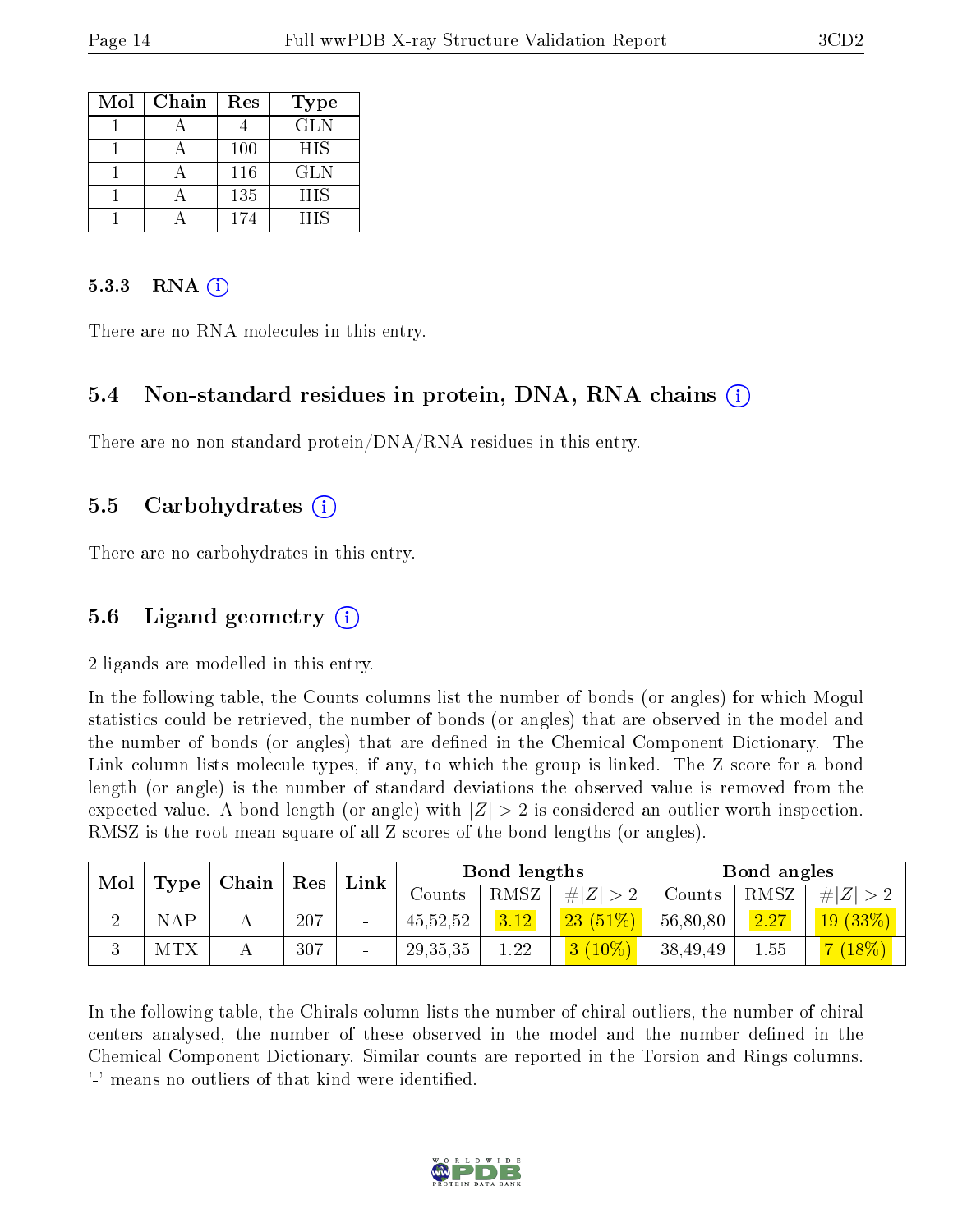|            |      | Mol   Type   Chain   Res   Link   Chirals | <b>Torsions</b>                        | Rings |
|------------|------|-------------------------------------------|----------------------------------------|-------|
| <b>NAP</b> | -207 |                                           | $\boxed{7/31/67/67}$ $\boxed{0/5/5/5}$ |       |
| MTX        | 307  |                                           | $3/19/25/25$   0/3/3/3                 |       |

All (26) bond length outliers are listed below:

| Mol            | Chain            | Res | <b>Type</b>             | Atoms                             | $\mathbf{Z}$ | Observed $(A)$ | Ideal(A) |
|----------------|------------------|-----|-------------------------|-----------------------------------|--------------|----------------|----------|
| $\overline{2}$ | А                | 207 | <b>NAP</b>              | $C4N-C3N$                         | 8.72         | 1.54           | 1.39     |
| $\overline{2}$ | $\boldsymbol{A}$ | 207 | <b>NAP</b>              | $O4B-C4B$                         | $-8.28$      | 1.26           | 1.45     |
| $\overline{2}$ | $\boldsymbol{A}$ | 207 | NAP                     | $P2B-O2B$                         | 7.11         | 1.72           | 1.59     |
| $\overline{2}$ | А                | 207 | <b>NAP</b>              | $\overline{O4D-C1}D$              | 5.63         | 1.48           | 1.41     |
| $\overline{2}$ | A                | 207 | <b>NAP</b>              | $C5N-C4N$                         | 5.46         | 1.50           | 1.38     |
| $\overline{2}$ | $\boldsymbol{A}$ | 207 | <b>NAP</b>              | $C2N- N1N$                        | 5.29         | 1.41           | $1.35\,$ |
| $\overline{2}$ | $\boldsymbol{A}$ | 207 | <b>NAP</b>              | $C3B-C4B$                         | 3.97         | 1.63           | 1.53     |
| $\overline{2}$ | A                | 207 | <b>NAP</b>              | $C6A-C5A$                         | 3.55         | 1.56           | 1.43     |
| $\overline{2}$ | $\boldsymbol{A}$ | 207 | <b>NAP</b>              | $C5A-C4A$                         | $-3.55$      | 1.31           | 1.40     |
| $\overline{3}$ | $\boldsymbol{A}$ | 307 | <b>MTX</b>              | $C8A-NS$                          | $-3.36$      | 1.32           | 1.37     |
| $\overline{2}$ | $\boldsymbol{A}$ | 207 | NAP                     | $O3B-C3B$                         | $3.11\,$     | 1.50           | 1.43     |
| $\overline{2}$ | $\bf{A}$         | 207 | NAP                     | O7N-C7N                           | $-3.00$      | 1.18           | 1.24     |
| 3              | А                | 307 | <b>MTX</b>              | $CB-CA$                           | $-2.87$      | 1.49           | 1.53     |
| $\overline{2}$ | $\overline{A}$   | 207 | $\overline{\text{NAP}}$ | PA-O <sub>5</sub> B               | 2.86         | 1.70           | 1.59     |
| $\overline{2}$ | A                | 207 | <b>NAP</b>              | $C6N-C5N$                         | $-2.60$      | 1.32           | 1.38     |
| $\overline{2}$ | $\boldsymbol{A}$ | 207 | <b>NAP</b>              | $C2N-C3N$                         | $-2.56$      | 1.35           | 1.39     |
| $\overline{3}$ | $\boldsymbol{A}$ | 307 | <b>MTX</b>              | $C2-NA2$                          | $-2.53$      | 1.28           | 1.33     |
| $\overline{2}$ | $\bf{A}$         | 207 | NAP                     | $O2D-C2D$                         | $-2.50$      | 1.37           | 1.43     |
| $\overline{2}$ | А                | 207 | <b>NAP</b>              | $C2D-C3D$                         | 2.33         | 1.59           | 1.53     |
| $\overline{2}$ | А                | 207 | <b>NAP</b>              | $C6N- N1N$                        | 2.18         | 1.40           | 1.35     |
| $\overline{2}$ | $\boldsymbol{A}$ | 207 | <b>NAP</b>              | P <sub>2</sub> B-O <sub>3</sub> X | $-2.18$      | 1.46           | 1.54     |
| $\overline{2}$ | $\boldsymbol{A}$ | 207 | <b>NAP</b>              | PN-O2N                            | $-2.15$      | 1.45           | 1.55     |
| $\overline{2}$ | А                | 207 | <b>NAP</b>              | $O4B-C1B$                         | 2.12         | 1.44           | 1.41     |
| $\overline{2}$ | А                | 207 | <b>NAP</b>              | $\overline{PN-O}1N$               | $-2.10$      | 1.43           | 1.50     |
| $\overline{2}$ | $\boldsymbol{A}$ | 207 | <b>NAP</b>              | PA-O2A                            | $-2.04$      | 1.45           | $1.55\,$ |
| $\overline{2}$ | A                | 207 | <b>NAP</b>              | $C6A-N1A$                         | $-2.03$      | 1.28           | 1.37     |

All (26) bond angle outliers are listed below:

| Mol            | Chain | Res | Type       | Atoms                                    | Z       | Observed $(^\circ)$ | Ideal(°) |
|----------------|-------|-----|------------|------------------------------------------|---------|---------------------|----------|
| $\overline{2}$ | А     | 207 | N A P      | C5N-C4N-C3N                              | $-7.18$ | 111.84              | 120.34   |
| $\overline{2}$ | А     | 207 | N A P      | PN-03-PA                                 | 5.82    | 152.81              | 132.83   |
| 3              | А     | 307 | <b>MTX</b> | $C2-N1-C8A$                              | 4.73    | 120.76              | 115.36   |
| $\overline{2}$ | А     | 207 | <b>NAP</b> | $O3B$ -C <sub>3</sub> B-C <sub>4</sub> B | $-4.55$ | 97.88               | 111.05   |
| 2              | А     | 207 | N A P      | $N6A$ -C $6A$ -N $1A$                    | 4.09    | 127.07              | 118.57   |
| $\overline{2}$ | А     | 207 | <b>NAP</b> | $C2N-C3N-C4N$                            | 3.81    | 122.57              | 118.26   |
| $\overline{2}$ | А     | 207 | NAP        | $O3X-P2B-O2X$                            | 3.54    | 121.16              | 107.64   |

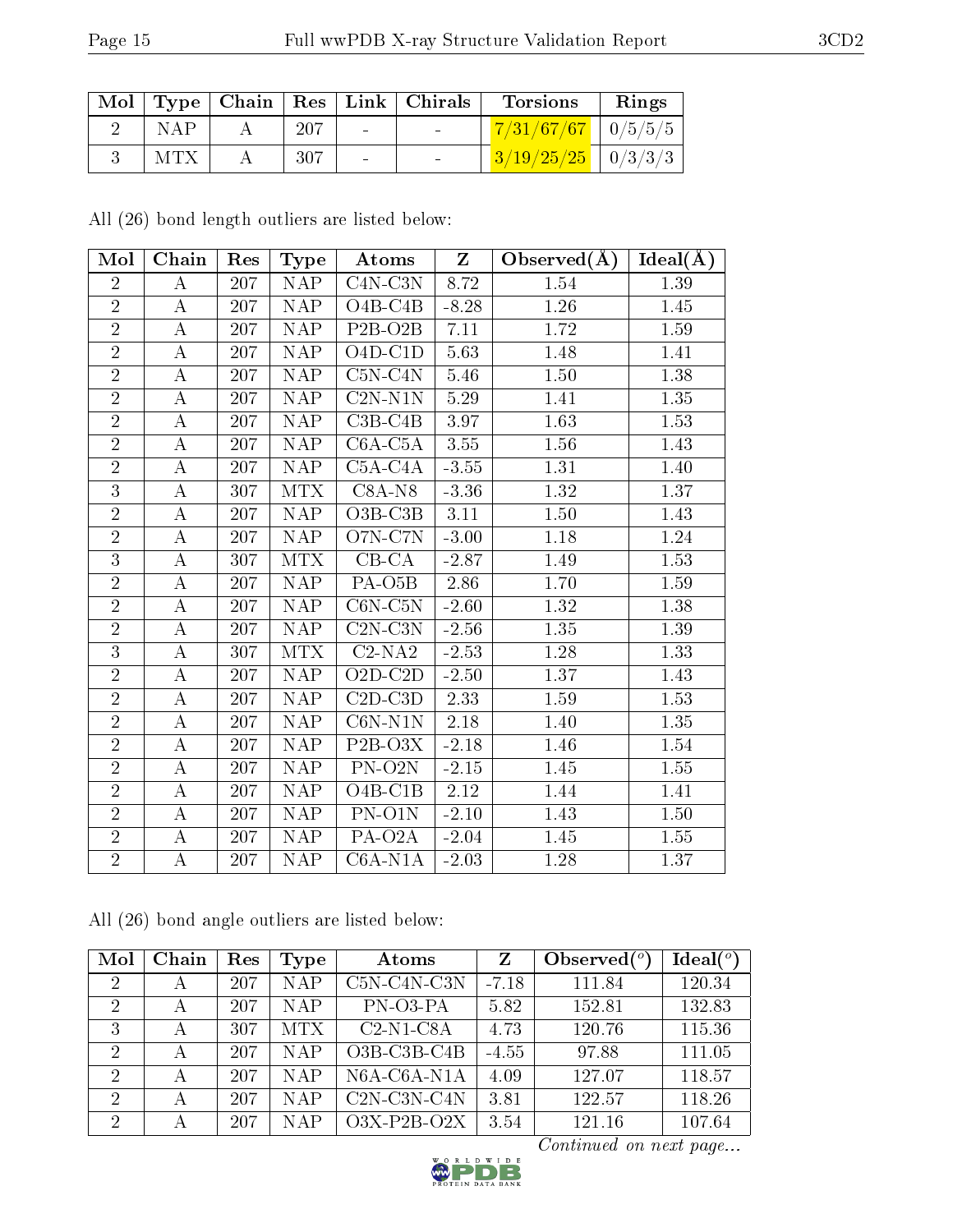| Mol            | Chain    | $\operatorname{Res}% \left( \mathcal{N}\right) \equiv\operatorname{Res}(\mathcal{N}_{0})\left( \mathcal{N}_{0}\right) ^{2}$ | <b>Type</b> | Atoms                                              | $\mathbf{Z}$ | Observed $(°)$ | Ideal $(^\circ)$ |
|----------------|----------|-----------------------------------------------------------------------------------------------------------------------------|-------------|----------------------------------------------------|--------------|----------------|------------------|
| $\overline{2}$ | А        | 207                                                                                                                         | <b>NAP</b>  | O <sub>5</sub> D-C <sub>5</sub> D-C <sub>4</sub> D | $-3.51$      | 96.92          | 108.99           |
| 3              | А        | 307                                                                                                                         | <b>MTX</b>  | $N1-C2-N3$                                         | $-3.49$      | 122.57         | 127.22           |
| $\overline{2}$ | A        | 207                                                                                                                         | <b>NAP</b>  | $C5A-C6A-NGA$                                      | $-3.35$      | 115.27         | 120.35           |
| $\overline{2}$ | А        | 207                                                                                                                         | <b>NAP</b>  | $C3D-C2D-C1D$                                      | $-2.93$      | 96.57          | 100.98           |
| $\overline{2}$ | А        | 207                                                                                                                         | <b>NAP</b>  | O <sub>2</sub> A-PA-O <sub>1</sub> A               | 2.87         | 126.44         | 112.24           |
| $\overline{2}$ | А        | 207                                                                                                                         | <b>NAP</b>  | N3A-C2A-N1A                                        | 2.80         | 133.06         | 128.68           |
| $\overline{2}$ | A        | 207                                                                                                                         | <b>NAP</b>  | $C2D$ - $C3D$ - $C4D$                              | $-2.72$      | 97.35          | 102.64           |
| 3              | А        | 307                                                                                                                         | <b>MTX</b>  | $N8$ -C8A-N1                                       | 2.67         | 118.87         | 115.82           |
| 3              | A        | 307                                                                                                                         | <b>MTX</b>  | $CB-CA-N$                                          | 2.66         | 114.06         | 110.19           |
| $\overline{2}$ | А        | 207                                                                                                                         | <b>NAP</b>  | C4A-C5A-N7A                                        | 2.64         | 112.15         | 109.40           |
| $\overline{2}$ | А        | 207                                                                                                                         | <b>NAP</b>  | C6N-C5N-C4N                                        | 2.48         | 123.05         | 119.44           |
| 3              | A        | 307                                                                                                                         | <b>MTX</b>  | $C4A-C4-N3$                                        | 2.47         | 122.63         | 121.01           |
| $\overline{2}$ | $\bf{A}$ | 207                                                                                                                         | <b>NAP</b>  | $O5B$ -C5B-C4B                                     | $-2.42$      | 100.67         | 108.99           |
| 3              | А        | 307                                                                                                                         | <b>MTX</b>  | $CG-CB-CA$                                         | 2.41         | 117.92         | 113.04           |
| $\overline{2}$ | А        | 207                                                                                                                         | <b>NAP</b>  | $C5B-C4B-C3B$                                      | $-2.36$      | 106.35         | 115.18           |
| $\overline{2}$ | $\bf{A}$ | 207                                                                                                                         | <b>NAP</b>  | $C3B-C2B-C1B$                                      | $-2.35$      | 98.47          | 102.89           |
| $\overline{2}$ | А        | 207                                                                                                                         | <b>NAP</b>  | $C2B-C3B-C4B$                                      | $-2.28$      | 97.05          | 101.99           |
| $\overline{2}$ | А        | 207                                                                                                                         | <b>NAP</b>  | O2B-C2B-C1B                                        | $-2.17$      | 102.28         | 110.10           |
| 3              | А        | 307                                                                                                                         | <b>MTX</b>  | $CM-N10-C9$                                        | 2.08         | 120.36         | 114.84           |

Continued from previous page...

There are no chirality outliers.

All (10) torsion outliers are listed below:

| Mol            | Chain        | Res | Type       | Atoms                         |
|----------------|--------------|-----|------------|-------------------------------|
| $\overline{2}$ | А            | 207 | <b>NAP</b> | $\overline{O4D}$ -C1D-N1N-C2N |
| 2              | A            | 207 | NAP        | O4D-C1D-N1N-C6N               |
| 3              | A            | 307 | <b>MTX</b> | CT-CA-CB-CG                   |
| 3              | А            | 307 | <b>MTX</b> | N-CA-CB-CG                    |
| $\overline{2}$ | A            | 207 | NAP        | $PN-O3-PA-O2A$                |
| 2              | А            | 207 | <b>NAP</b> | PA-03-PN-01N                  |
| 3              | $\mathbf{A}$ | 307 | <b>MTX</b> | $C6$ - $C9$ - $N10$ - $CM$    |
| 2              | А            | 207 | NAP        | PN-03-PA-01A                  |
| $\overline{2}$ | А            | 207 | N A P      | $C2B-O2B-P2B-O3X$             |
| 2              | А            | 207 | NAP        | $C2D- C1D-N1N- C2N$           |

There are no ring outliers.

2 monomers are involved in 9 short contacts:

|  |  | Mol   Chain   Res   Type   Clashes   Symm-Clashes |
|--|--|---------------------------------------------------|
|  |  |                                                   |
|  |  |                                                   |

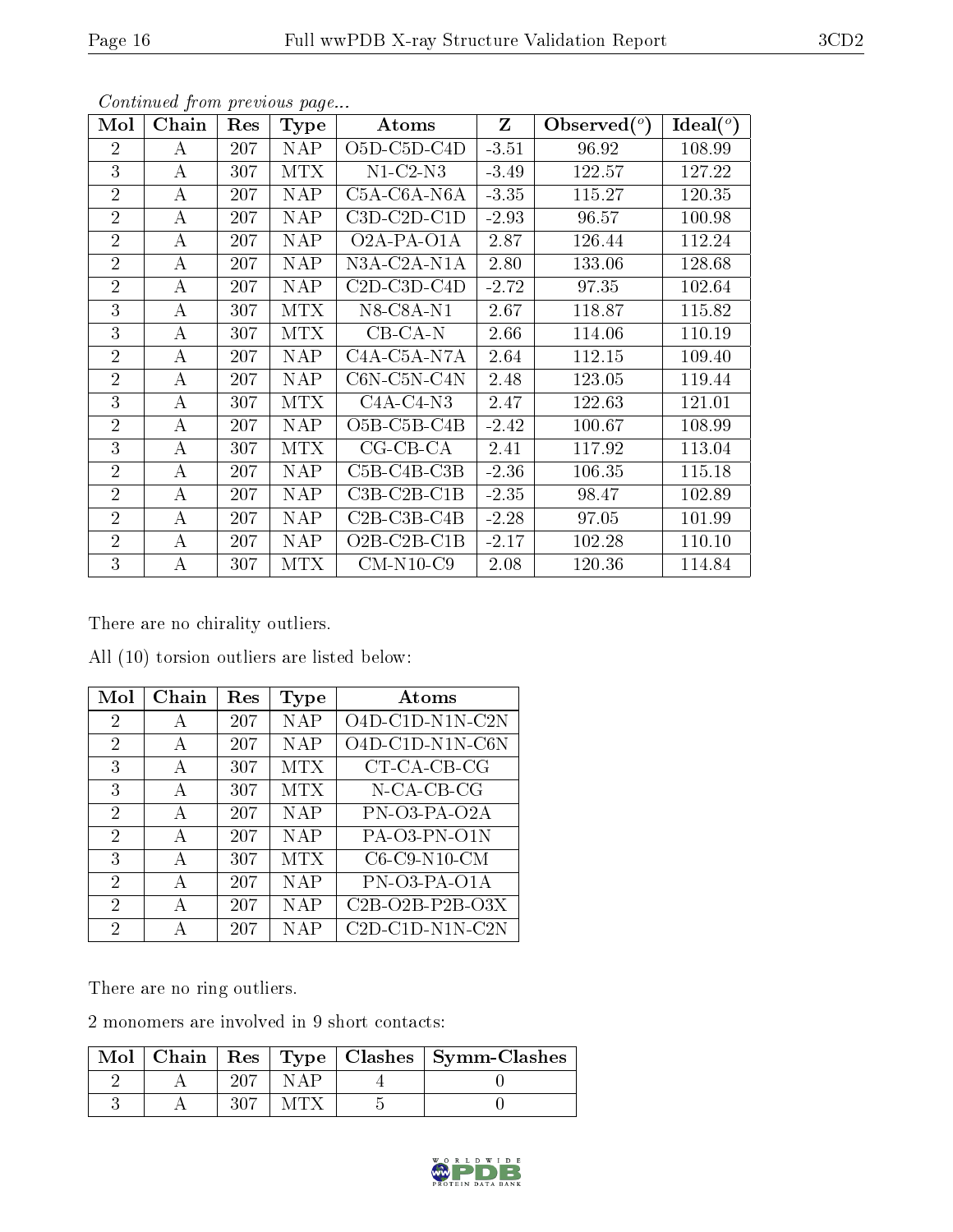The following is a two-dimensional graphical depiction of Mogul quality analysis of bond lengths, bond angles, torsion angles, and ring geometry for all instances of the Ligand of Interest. In addition, ligands with molecular weight > 250 and outliers as shown on the validation Tables will also be included. For torsion angles, if less then 5% of the Mogul distribution of torsion angles is within 10 degrees of the torsion angle in question, then that torsion angle is considered an outlier. Any bond that is central to one or more torsion angles identified as an outlier by Mogul will be highlighted in the graph. For rings, the root-mean-square deviation (RMSD) between the ring in question and similar rings identified by Mogul is calculated over all ring torsion angles. If the average RMSD is greater than 60 degrees and the minimal RMSD between the ring in question and any Mogul-identied rings is also greater than 60 degrees, then that ring is considered an outlier. The outliers are highlighted in purple. The color gray indicates Mogul did not find sufficient equivalents in the CSD to analyse the geometry.



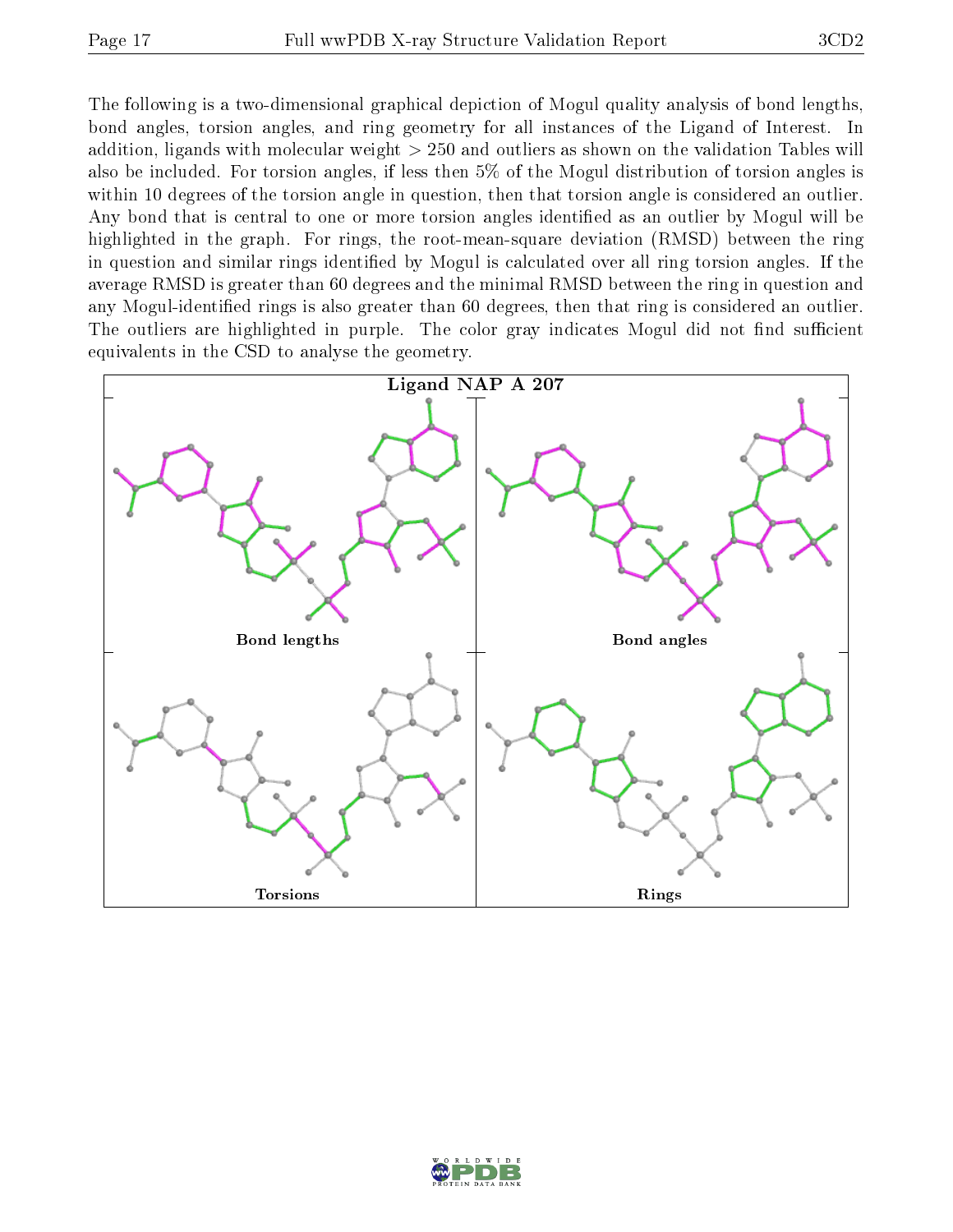

## 5.7 [O](https://www.wwpdb.org/validation/2017/XrayValidationReportHelp#nonstandard_residues_and_ligands)ther polymers (i)

There are no such residues in this entry.

# 5.8 Polymer linkage issues (i)

There are no chain breaks in this entry.